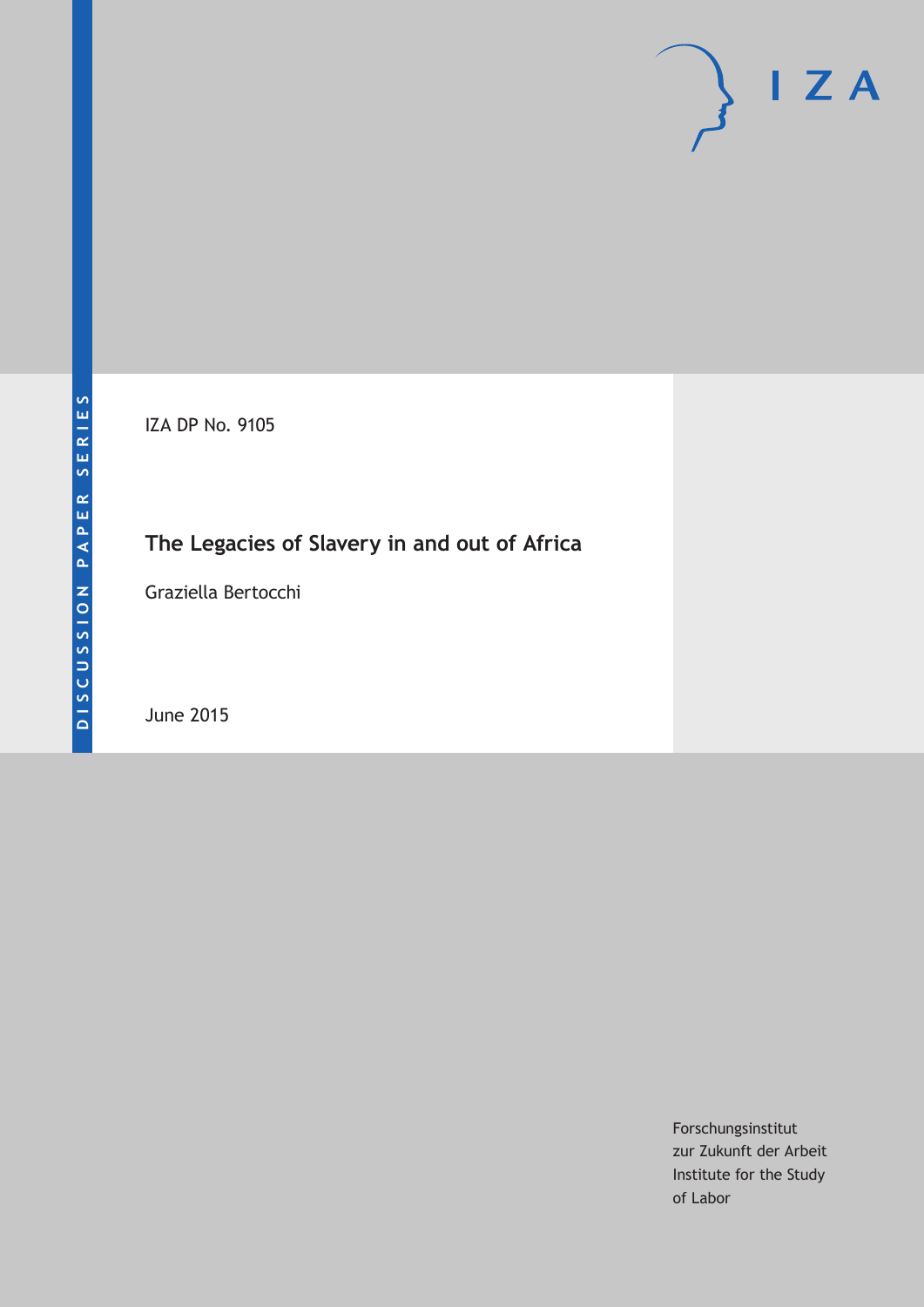# **The Legacies of Slavery in and out of Africa**

**Graziella Bertocchi**

*University of Modena and Reggio Emilia, CEPR and IZA*

Discussion Paper No. 9105 June 2015

IZA

P.O. Box 7240 53072 Bonn Germany

Phone: +49-228-3894-0 Fax: +49-228-3894-180 E-mail: iza@iza.org

Any opinions expressed here are those of the author(s) and not those of IZA. Research published in this series may include views on policy, but the institute itself takes no institutional policy positions. The IZA research network is committed to the IZA Guiding Principles of Research Integrity.

The Institute for the Study of Labor (IZA) in Bonn is a local and virtual international research center and a place of communication between science, politics and business. IZA is an independent nonprofit organization supported by Deutsche Post Foundation. The center is associated with the University of Bonn and offers a stimulating research environment through its international network, workshops and conferences, data service, project support, research visits and doctoral program. IZA engages in (i) original and internationally competitive research in all fields of labor economics, (ii) development of policy concepts, and (iii) dissemination of research results and concepts to the interested public.

<span id="page-1-0"></span>IZA Discussion Papers often represent preliminary work and are circulated to encourage discussion. Citation of such a paper should account for its provisional character. A revised version may be available directly from the author.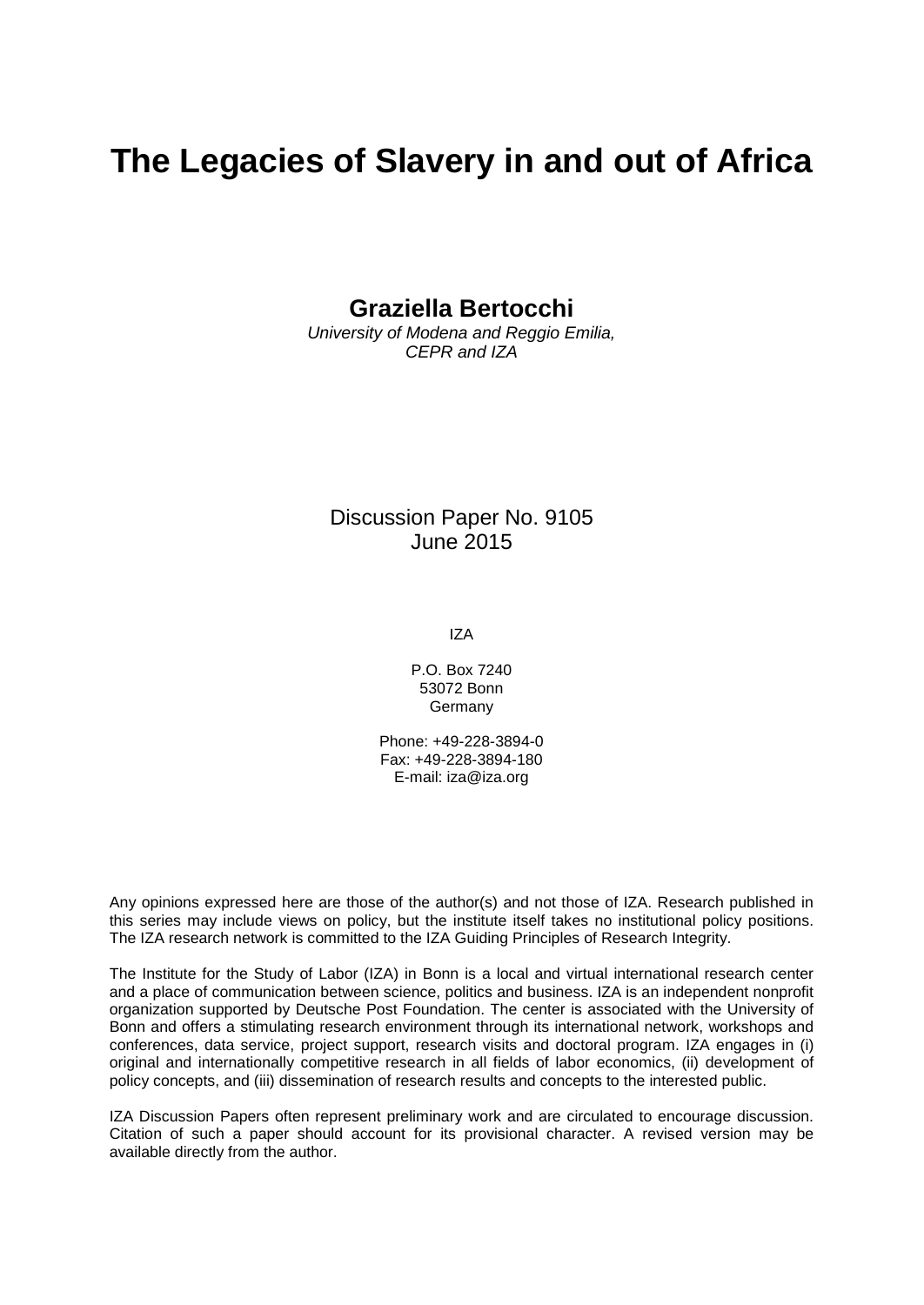IZA Discussion Paper No. 9105 June 2015

## **ABSTRACT**

## **The Legacies of Slavery in and out of Africa[\\*](#page-1-0)**

The slave trades out of Africa represent one of the most significant forced migration experiences in history. In this paper I illustrate their long-term consequences. I first consider the influence of the slave trade on the "sending" countries in Africa, with attention to their economic, institutional, demographic, and social implications. Next I evaluate the consequences of the slave trade on the "receiving" countries in the Americas. Here I distinguish between the case of Latin America and that of the United States. For the latter, I further discuss the subsequent migration experiences of the Second Middle Passage, when African slaves were transported, again forcibly, from the coastal regions to the inland, and of the Great Migration, when as free people they chose to leave the deep South for the Northern cities.

JEL Classification: F22, J15, O15

Keywords: slavery, Africa, Americas

Corresponding author:

Graziella Bertocchi Dipartimento di Economia Marco Biagi University of Modena and Reggio Emilia Viale Berengario 51 41121 Modena Italy E-mail: [graziella.bertocchi@unimore.it](mailto:graziella.bertocchi@unimore.it)

This paper has been prepared for presentation as the Julian Simon Lecture at the 12<sup>th</sup> IZA Annual Migration Meeting in Dakar in April 2015. I would like to thank conference participants for comments and suggestions. I am also grateful to Arcangelo Dimico, with whom I co-authored many of the papers of mine that are cited in this paper.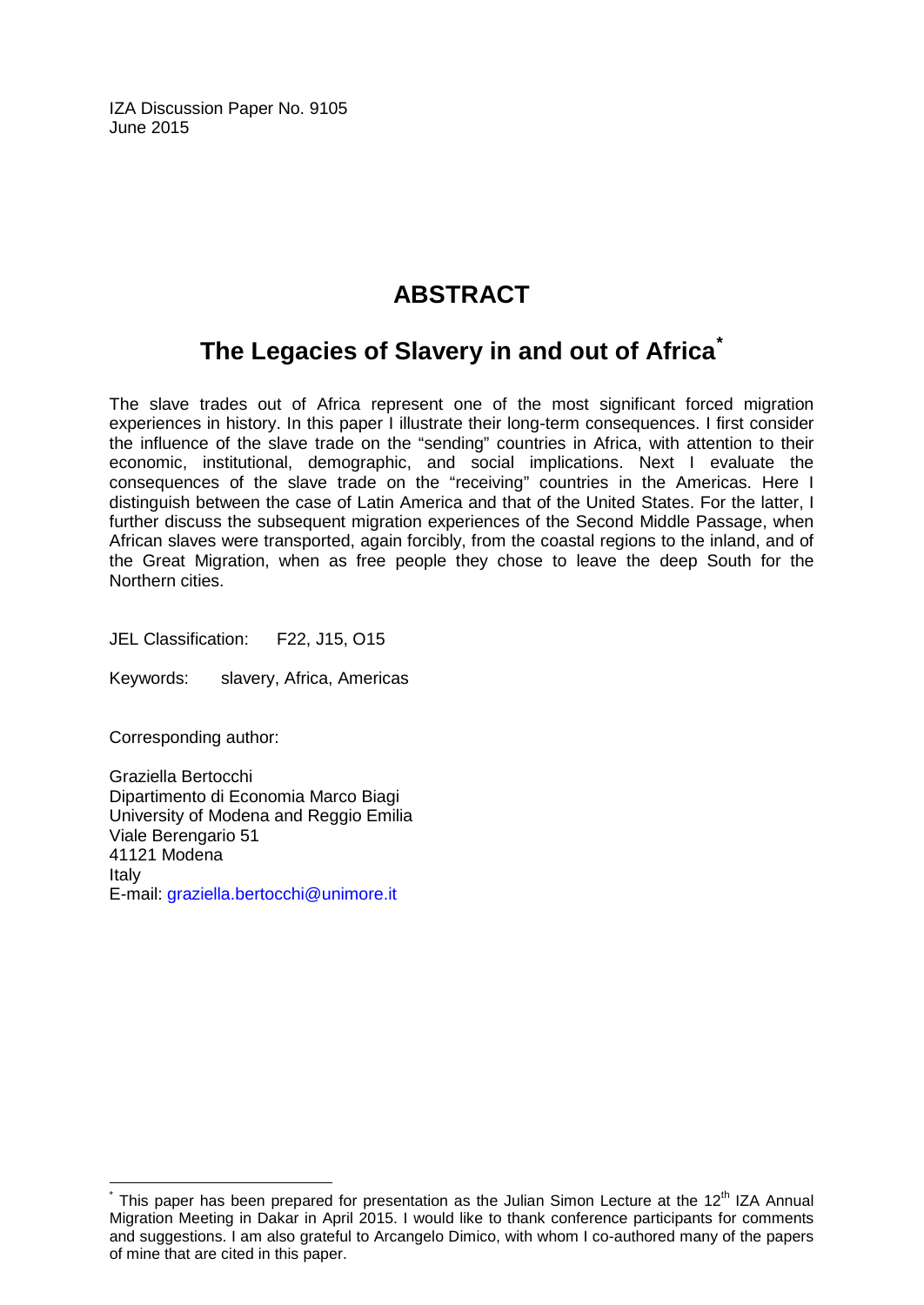#### 1. Introduction

The slave trades out of Africa represent one of the most significant forced migration experiences in history. Over the five centuries running from 1400 to 1900, it encompassed four distinct waves: the trans-Saharan, Indian Ocean, Red Sea, and trans-Atlantic slave trades. The last one was by far the most significant in terms of volume and duration: over the 1529-1850 period over 12 million Africans were embarked, mostly along the coasts of West Africa, and forced to undertake the Middle Passage across the Atlantic Ocean (see Berlin, 2003 for a historical account, and Eltis et al., 1999 and Curtin, 1969 for data). The peak was reached between 1780 and 1790, with 80,000 slaves per year being transported, but the traffic remained very intense during the nineteenth century, when between 3 and 4 million people were embarked. Throughout the period, the Portuguese were always at the center of the trade: they were the ones that initiated it and they continued it long after Britain outlawed it in 1807. The involvement of Britain culminated in the eighteenth century. France also had a prominent role, followed by Spain, the Netherlands, and the United States. The decline started after 1807, even though the process was very slow and became significant only after mid-nineteenth century when Brazil joined in. The three other slave trades predated the trans-Atlantic wave and followed different paths: the trans-Saharan trade took people from the sub-Saharan regions to Northern Africa, while both the Indian Ocean and the Red Sea trades took people from Eastern Africa and delivered them to various parts of Asia. Overall, the volume of these three waves comprised half of that involved in the trans-Atlantic one. Within the trans-Atlantic trades, Center-West Africa represented the main source, with 39 percent of the overall volume. Next came Benin (20 percent), Biafra (13 percent), the Gold Coast (10 percent), and Senegambia (7 percent).

Slavery was already present in Africa before the slave trades and in fact continues, in some parts of the continent, to the present day. Europe experienced slavery as well. The Roman Empire was in fact a slave society. However, by 1400 slavery had long disappeared from Europe, which motivated the European search for a supply of forced labor in the African continent. African slaves were collected by kidnapping by other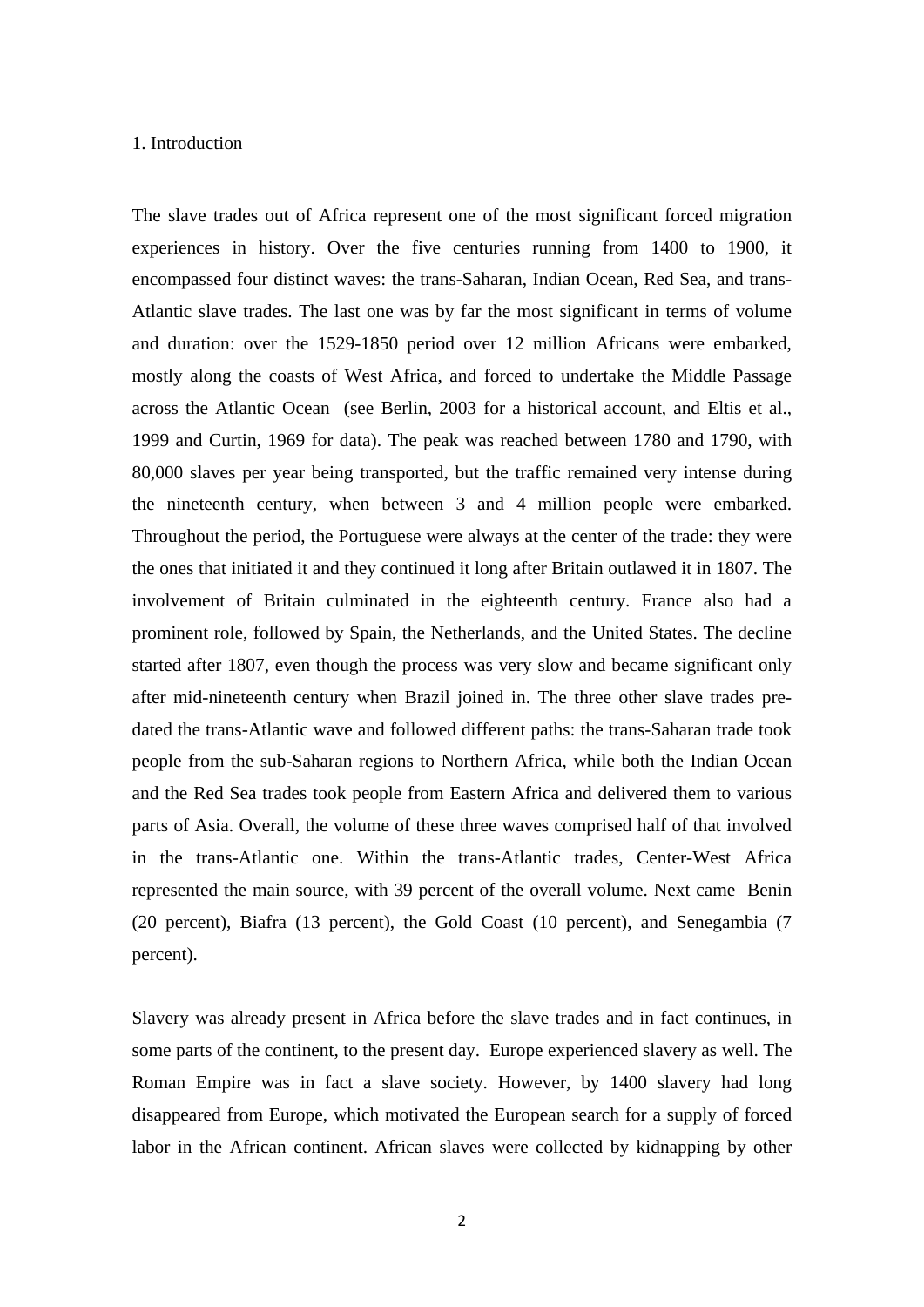Africans or as the result of local wars among Africans. The captives where then sold to foreign traders, together with gold and ivory, in exchange for imported goods including firearms, causing the so-called gun-slave cycle which fueled the perpetuation of the slave trade for centuries. In turn, the incentive to purchase slaves on the part of the Europeans rested in the need to collect manpower for the expansions of the plantation economies being developed in South and Central America after Columbus, to satisfy the quickly increasing taste in Europe for colonial goods such as tobacco and sugar.

The coerced population movement set into place by the trans-Atlantic slave trade was only the beginning of a very long mobilization process that has not yet stopped. Indeed Berlin (2010) has influentially portrayed the history of people of African descent in the United States as framed by four great migrations. The first was the Middle Passage, which in the course of the sixteenth and the seventeenth centuries took over half a million people from Africa to North America. During the first half of the nineteenth century the Second Middle Passage involved the deportation of one million African-American slaves from the Atlantic coastal regions to the plantations in the interior. The third migratory round, which was no longer forced by voluntary, witnessed the relocation of 6 million free people of African descent from the rural South to the Northern cities, starting from 1915 with the Great Migration, and continuing until the 1970s. Lastly, between the end of the twentieth and the beginning of the twenty-first centuries, new Global Passages of migrants of African descent arrived in the United States from the regions that had hosted the previous out-of-Africa coerced diasporas, i.e., the Caribbean, Latin America, Africa, and Europe.

In this paper I illustrate the long-lasting influence of the African slave trade – along several dimensions – both for the "sending" and the "receiving" countries, by relying on the growing recent literature within the field of economics. In Section 2 I start by considering its influence on the "sending" countries in Africa, with attention to its economic, institutional, demographic, and social implications. Next in Section 3 I evaluate the consequences of the slave trade on the "receiving" countries. Here I distinguish between the case of Latin America and that of the United States. For the latter I also briefly discuss the subsequent experiences of the Second Middle Passage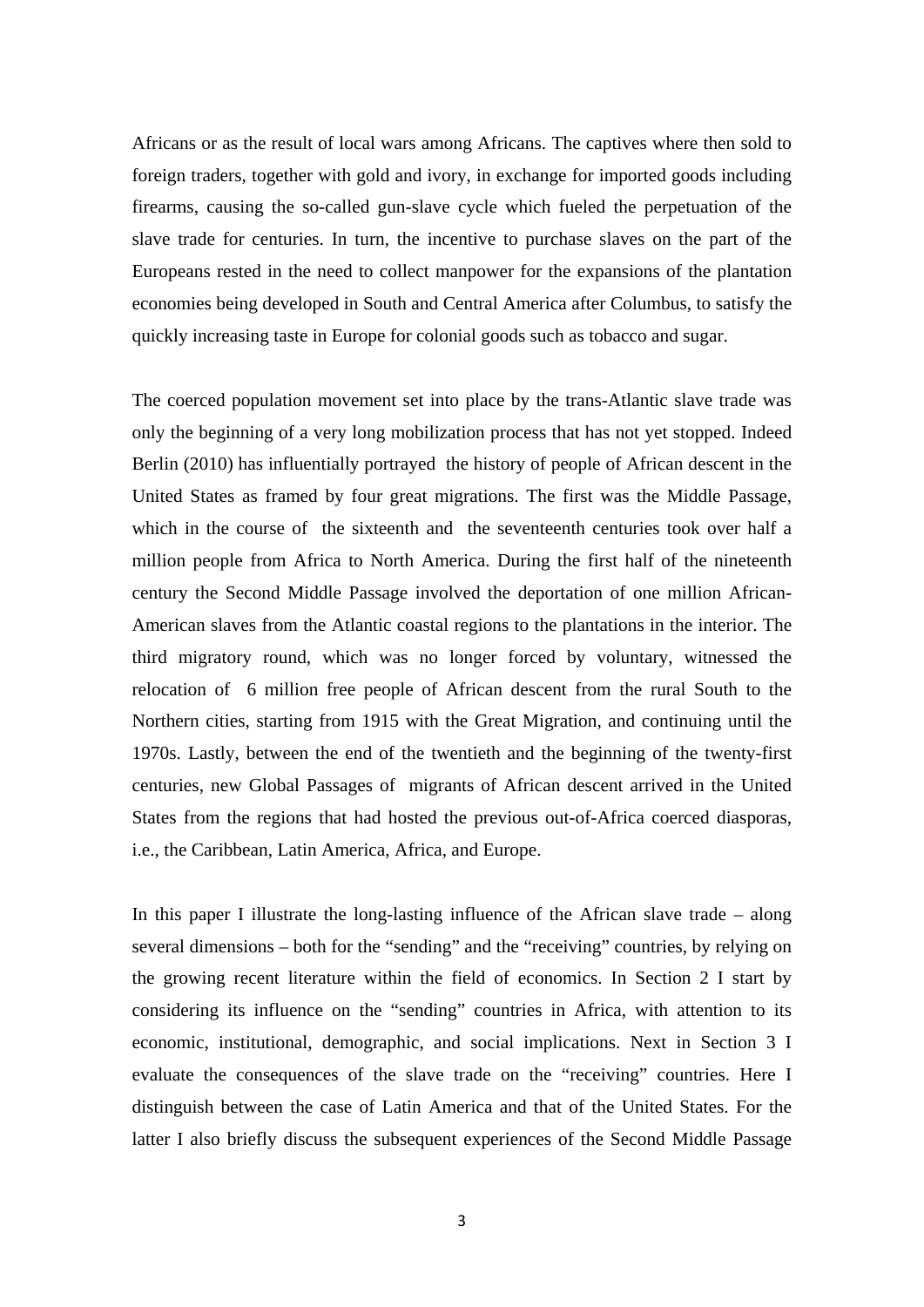and of the Great Migration. Section 4 concludes and collects ideas and suggestions for future research.

#### 2. The consequences of the slave trade in Africa

This section is devoted to the long-run consequences of the coerced migration of millions of people from Africa, with a focus on the trans-Atlantic experience. I first look at the impact on local economic development and institutions. The second subsection turns to the influence on demographics, family structure, and gender roles.

#### 2.1. The impact on economic development and institutions

A first wave of research on the influence of history on African economic and institutional development has focused on the colonial period (e.g., Acemoglu et al., 2001, Bertocchi and Canova, 2002, and Bertocchi, 2011). The long-term implications of pre-colonial institutions in Africa has been discussed among others by Manning (1990), Herbst (2000), Bockstette et al. (2002), Gennaioli and Rainer (2006), and Michalopoulos and Papaioannou (2013).

A new research line initiated by Nunn (2008a) has instead concentrated on the effects of the slave trades. Nunn (2008a) presents a systematic empirical analysis of the effects of the slave trades on current economic performance. His first contribution is a database reporting estimates of the number of slaves exported from each contemporary African country in each century from 1400 to 1900. The estimates, which are based on shipping records, including the Trans-Atlantic Slave Trade Database (Eltis et al., 1999) and a variety of historical sources, also report the ethnic identity of slaves. The second contribution is to show a robust negative relationship between the number of slaves exported from a country and per capita income in 2000, despite evidence that the slave trades were more intense in the most developed and most densely populated areas in Africa. Through two-stage least-square estimation (where the sailing distances from each country to the nearest locations of demand for slaves are employed as instruments), he can also establish that this relationship is causal. Moreover, he suggests that the channels behind the observed relationship have to be found in the fact that the slave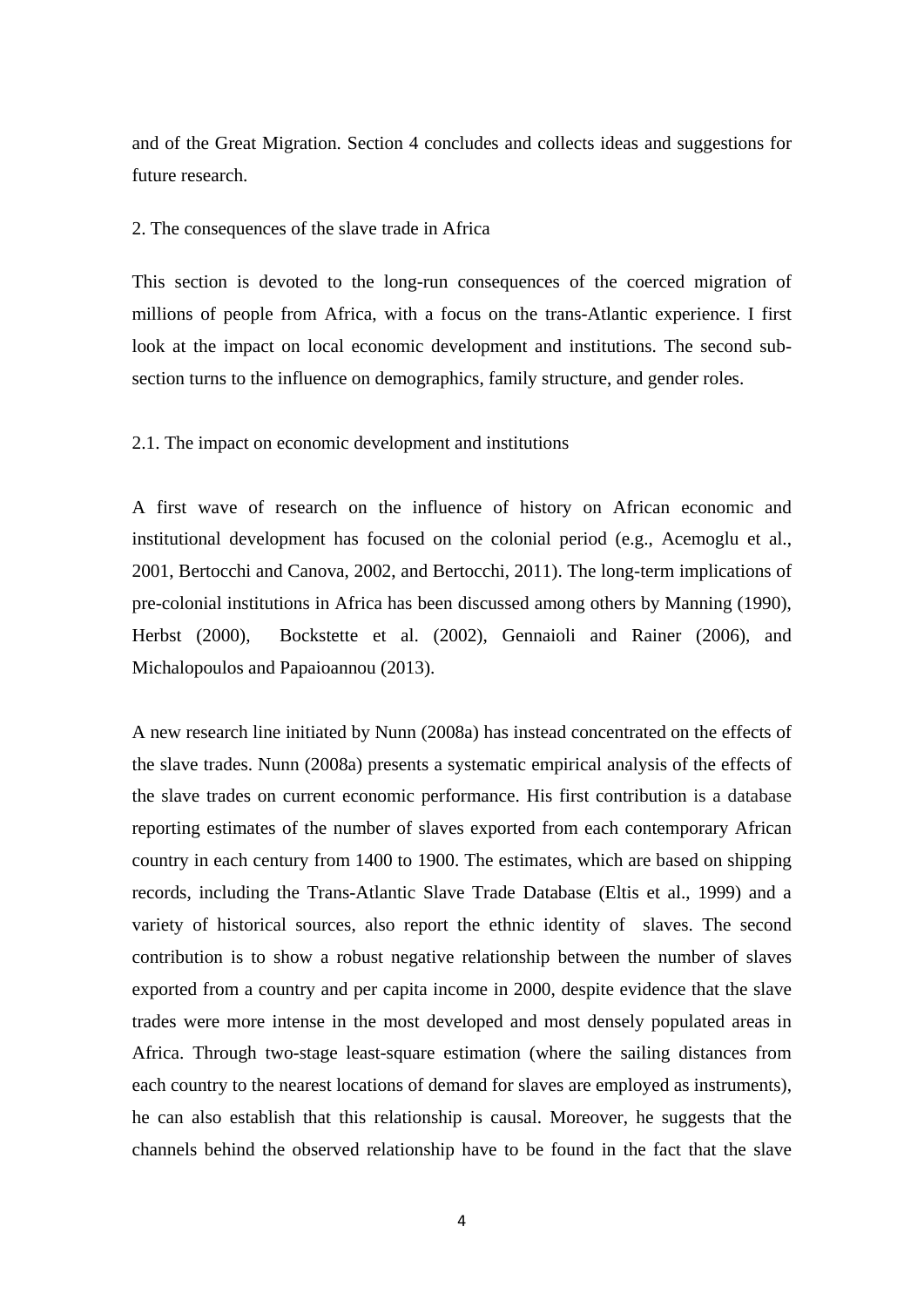trades impeded the formation of broader ethnic identities, by stopping the homogenization of ethnic differences, thus leading to fractionalization and weak and fragmented political structures. The impact of the slave trade on ethnic stratification has also been studied by Whatley and Gillezeau (2011), who establish the existence of a positive relationship between current ethnic fragmentation and slave exports from West Africa.

Following the lead of Nunn (2008a), several authors have further explored the longterm influence of the slave trades along a number of dimensions. Nunn and Wantchekon (2011) investigate the link between the slave trades and trust. Given the importance of trust for economic and institutional development, it may well be the case that it is through this channel that the slave trade still exert its influence today. The hypothesis is that the slave trades may have generated a culture of mistrust, because of the way slaves were captured by other Africans through raids involving neighboring communities, thus breaking the social bonds upon which trust is built. The hypothesis is tested over the data by Nunn (2008a) on the number of slaves by ethnic group and contemporaneous survey data by Afrobarometer providing measures of trust. They find a robust negative link between slave trades and trust, i.e., individuals whose ancestors were more exposed to the slave trade are today less trusting. Historic distance from the coast is employed as an instrument for the slave trades to perform two-stage least-square estimation indicating that this link is indeed causal. The authors investigate two potential channels of transmission, culture and institutions. The former runs through the diffusion of cultural norms, beliefs and values founded on distrust, the latter through the weakening of trust-enforcing institutions. They conclude that both channels are at work, but that the former is much stronger than the second.

Again using the data by Nunn (2008a) and Nunn and Wantchekon (2011) combined with the Afrobarometer surveys, Bertocchi et al. (2015) examine the relationship between trust and attitudes towards citizenship acquisition. They find that individuals who are more trusting show more positive attitudes towards the acquisition of citizenship by migrants, both at birth and by naturalization (see Bertocchi and Strozzi, 2010, 2008 on the link between citizenship laws and migration). These findings are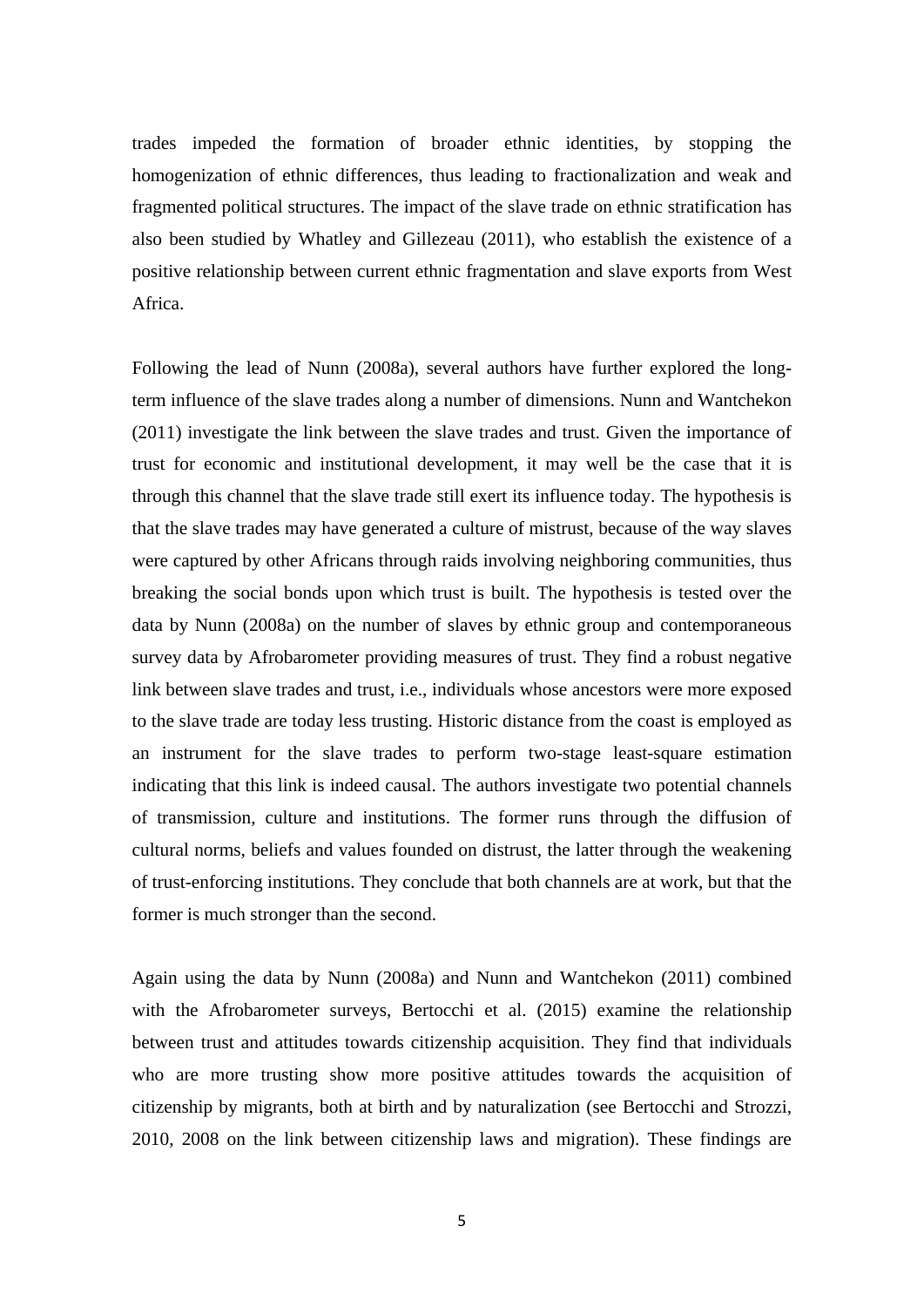consistent with the hypothesis that the slave trade generated a culture of mistrust that increased the incentive to distinguish insiders from outsiders, with implications for the shaping of immigration policies in contemporary Africa.

The implications of the slave trade can also be shaped by its interaction with geography and the climate. Nunn and Puga (2012) look at the interaction between ruggedness and the effects of the slave trades on current development. Ruggedness can represent a protection from slave raids despite its simultaneous negative effect on trade and economic activity. They find that a beneficial effect of rugged terrain is only present in the African continent, and can therefore be explained by the history of slavery. More broadly, these results suggest that geography can affect development through its interaction with past historical events. Fenske and Kala (2015) examine the interaction between the slave trade and climate. They compile a yearly panel of temperatures and slave exports and find that the latter declined in warmer years, which can be explained by the positive association between temperature and mortality and the negative association between temperature and agricultural productivity. In turn, cold weather – which reduced participation in the slave trade - predicts higher economic activity in contemporary Africa.

Turning to the impact of the slave trade on political institutions, Whatley (2012a) focuses on political authority in West Africa using data from the Ethnographic Atlas (Murdock, 1967) and finds that, in the pre-colonial era, the trans-Atlantic slave trade increased absolutism and reduced democracy and liberalism. This negative influence on West-African political institutions persisted past the colonial era. In particular, he shows that British colonies that exported more slaves were subject to a larger degree to indirect rule. In turn, under indirect rule the colonial administration relied more heavily on local absolutisms as a means of control. Absolutist political customs developed into the rule of law and persisted to post-colonial days, and can still explain state failure in the African continent (see Bertocchi and Guerzoni, 2011, 2012 on the determinants and consequences of state fragility in contemporary Africa).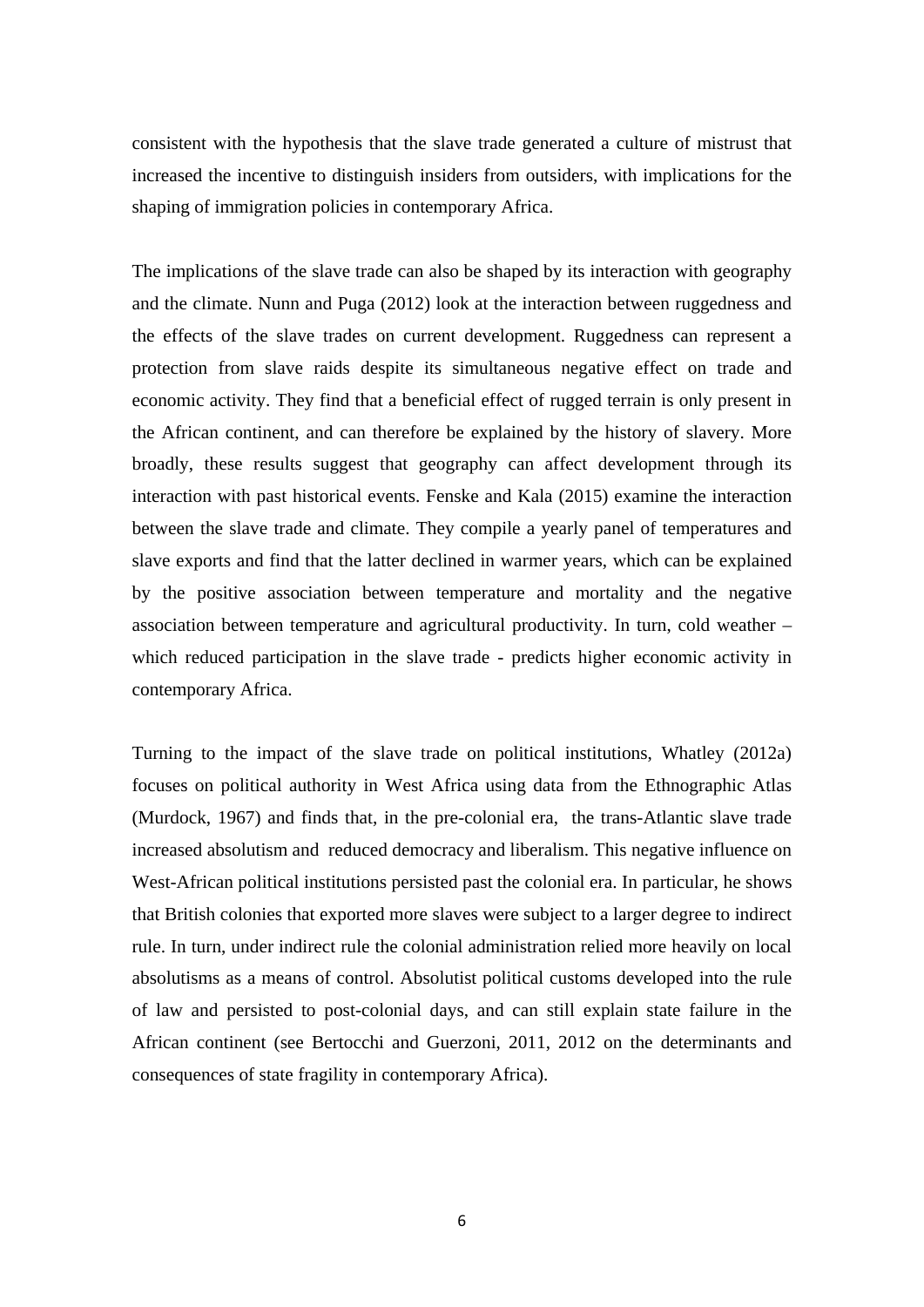While the consequences of the slave trade are received increasing attention within the economics literature, still scarce attention has been paid to the determinants of the slave trade itself. One exception is Whatley (2012b), who looks at the causes of the expansion in the trans-Atlantic slave trade during the eighteenth century. While the trans-Atlantic slave trade lasted over 400 years, a rapid, five-fold growth episode in fact occurred in the eighteenth century. He combines data from the Trans-Atlantic Slave Trade Database and the Anglo-African Trade Statistics (Johnson et al., 1990) to build a time-series of annual observations on the British slave trade that spans the period 1699-1807, i.e., until the abolition of the slave trade by Britain. For the first part of the century he finds evidence of a gun-slave cycle, suggesting that African people were enslaved by other Africans and traded in exchange of firearms, which in turn sustained internal wars. These findings confirm the British abolitionists' claim that the slave trades caused African conflict rather than the opposite.

A paper by Fenske and Kala (2014) focuses instead on the consequences of British abolition. The authors argue that abolition increased the incidence of conflict in the areas within Africa affected by the slave trade. Using geo-coded data on conflicts they show a discontinuous increase after 1807, which occurred both in West Africa, where the slave trade declined, and West-Central and South-East Africa, where the trade increased as a result. They interpret these findings as follow: in West Africa the decline of the slave trade challenged pre-existing political authorities who defended their interests through violence. In the other regions, enslavement intensified and was often achieved through violent means. The persistent effect of abolition translates in harsher conflict today in the regions where slave exports increased after 1807.

#### 2.2. The impact on demographics, family structure, and gender roles

Even though to separate the existing contributions on the slave trade in Africa according to the chosen two sub-titles is somewhat arbitrary, it makes it easier to identify and describe a parallel line of research that starts with Fage (1980), Thornton (1980), and Manning (1981), who highlight the implications of the slave trade for population growth in Africa (see also Manning, 2010 and Frankema and Jerven, 2014, for more recent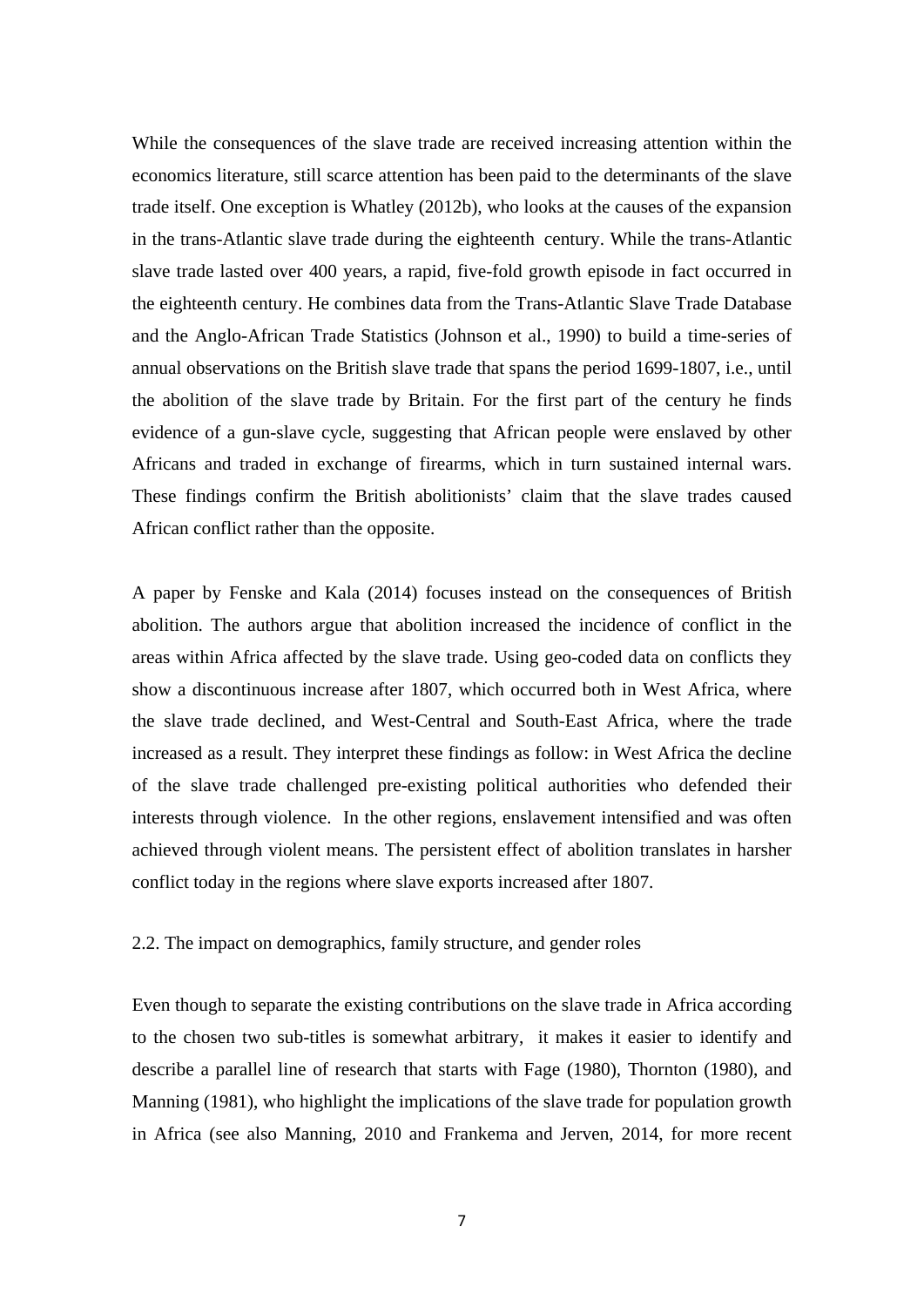projections). As a result of the enslavement and deportation of captives, among whom men often outnumbered women, population declined and the gender balance was distorted. As a result in 1850 Africa had a population of about 50 million, while the level it would have reached in the absence of the slave trades was estimated to be 100 million: thus, the continent lost to the slave trades half of its population. The unbalanced sex ratio provoked a further reduction of population growth, with implications for family structure and male-female relations. Polygyny spread, while matrilinearity weakened. Classic references on the African family structure, from an anthropological and historical perspective, include Boserup (1970), Goody (1973), and Todd (1984), who describe the conditions that, long before the slave trades, determined the diffusion of polygyny in Africa, due to agricultural conditions which made female labor valuable. The diffusion of polygyny in Africa was reinforced by the slave trade, because of male scarcity and the simultaneous need to sustain reproduction rates.

The connection between the slave trade and contemporaneous polygyny is investigated by several related studies. Dalton and Leung (2014) combine the historical data on the slave trades from Nunn (2008a) and Nunn and Wantchekon (2011) with contemporaneous polygyny data from the female Demographic and Health Surveys (DHS). They show that the higher polygyny rates in Western Africa, if compared to Eastern Africa, can be explained by the slave trades, since the preference for male slaves was a distinctive feature of the trans-Atlantic trade out of Western Africa, while the opposite occurred for the Indian Ocean and Red Sea trades out of Eastern Africa. These results are robust to controls for age, religion, urban location, education, and wealth, as well as to instrumental variables estimation. Edlund and Ku (2011) stress that polygyny in sub-Saharan Africa is characterized by late but universal marriage for men (general polygyny), which differs from the case where only high quality men obtain more wives thus leaving lower quality men unmarried. While the latter form of polygyny tends to be driven by inequality, they confirm that general polygyny is linked to the slave trade. Their measure of polygyny is based on United Nations data on the number of married women over the number of married men (for 15 to 49 years old). Within a broad analysis of the determinants of African polygyny, Fenske (2013) uses the DHS household-level codification and confirms the existence of a link with the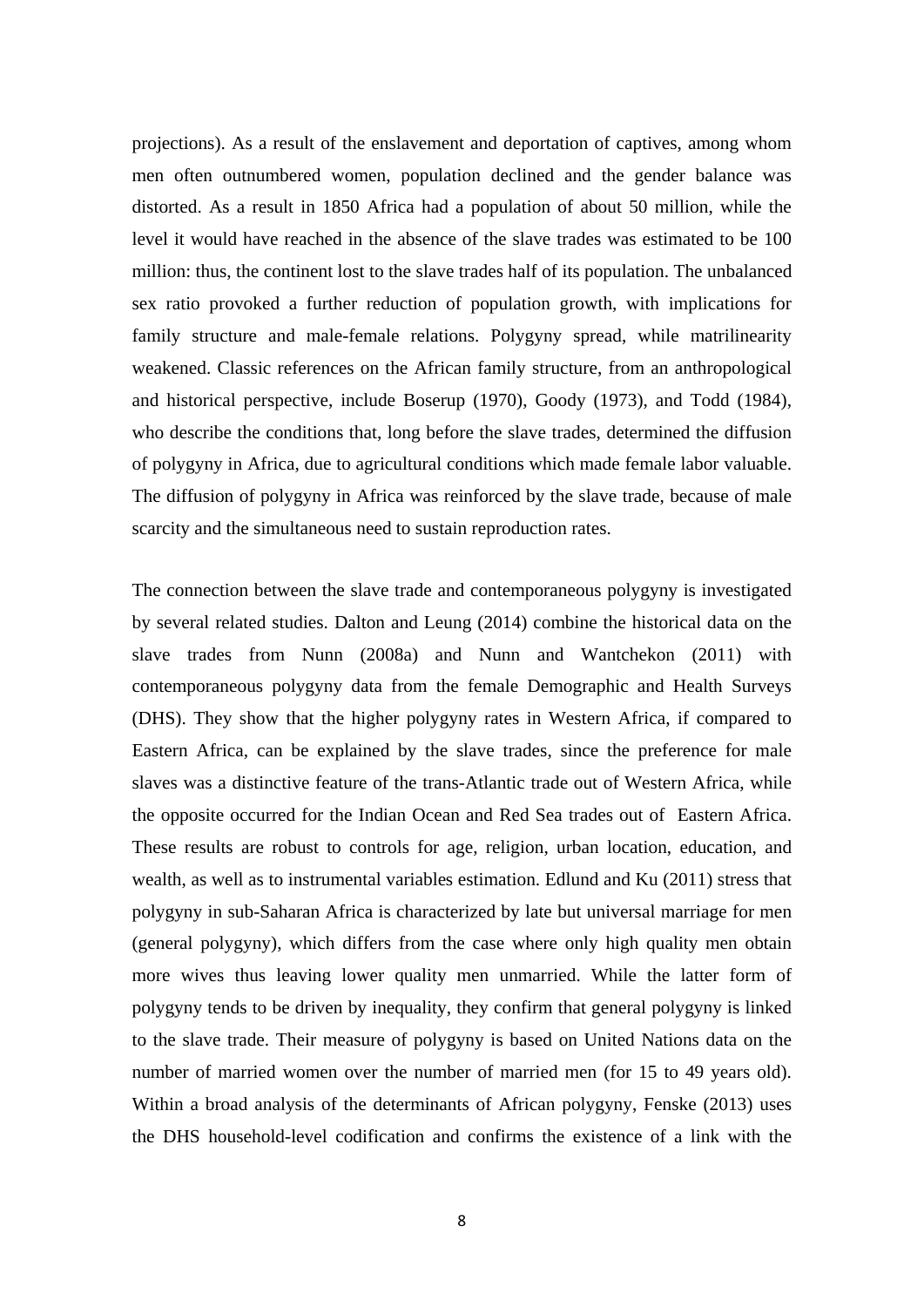slave trades, albeit with the warning that the latter can only predict polygamy across broad regions, i.e., West Africa against the rest of the continent.

Teso (2014) turns the attention on the influence of the trans-Atlantic slave trade on gender roles. He argues that the unbalanced sex ratios determined by the enslavement of men pushed women into the labor force and changed their role in the labor market by altering the division of labor in society. He uses the data from Nunn and Wantchekon (2011) on the number of slaves by ethnicity and matches them with DHS data on employment status, women's participation in household decisions, and attitudes toward domestic violence, as well as with Afrobarometer data on opinions about women in politics. He shows that ethnic groups that were more severely affected by the trans-Atlantic slave trade are today more likely to exhibit higher female labor force participation and more equal gender-role attitudes.

Bertocchi and Dimico (2015) also base their contribution on the relationship between the trans-Atlantic slave trade (from the Nunn and Wantchekon, 2011 dataset) and contemporaneous polygyny, which they confirm across the household, male, and female DHS samples. The simple bivariate regression reported Table 1 is based on the household sample.

| <b>Estimation Method: OLS</b>             | Dependent variable: Polygyny |
|-------------------------------------------|------------------------------|
| Trans-Atlantic Slave Trade ( $log(1+x)$ ) | $0.0233***$                  |
|                                           | (0.0059)                     |
| <b>Observations</b>                       | 195,758                      |
| <b>RMSE</b>                               | 0.400                        |
| Sample                                    | Households                   |

*Table 1. The Slave Trade and Polygyny in Africa* 

\*\*\* p<0.01, \*\* p<0.05, \* p<0.1. Robust t statistics in parentheses. The source is Bertocchi and Dimico (2015).

Moreover, Bertocchi and Dimico (2015) extend the analysis of the influence of the slave trade by looking at sexual behavior and HIV infection. What is peculiar about sub-Saharan Africa is that HIV incidence is much more common among women,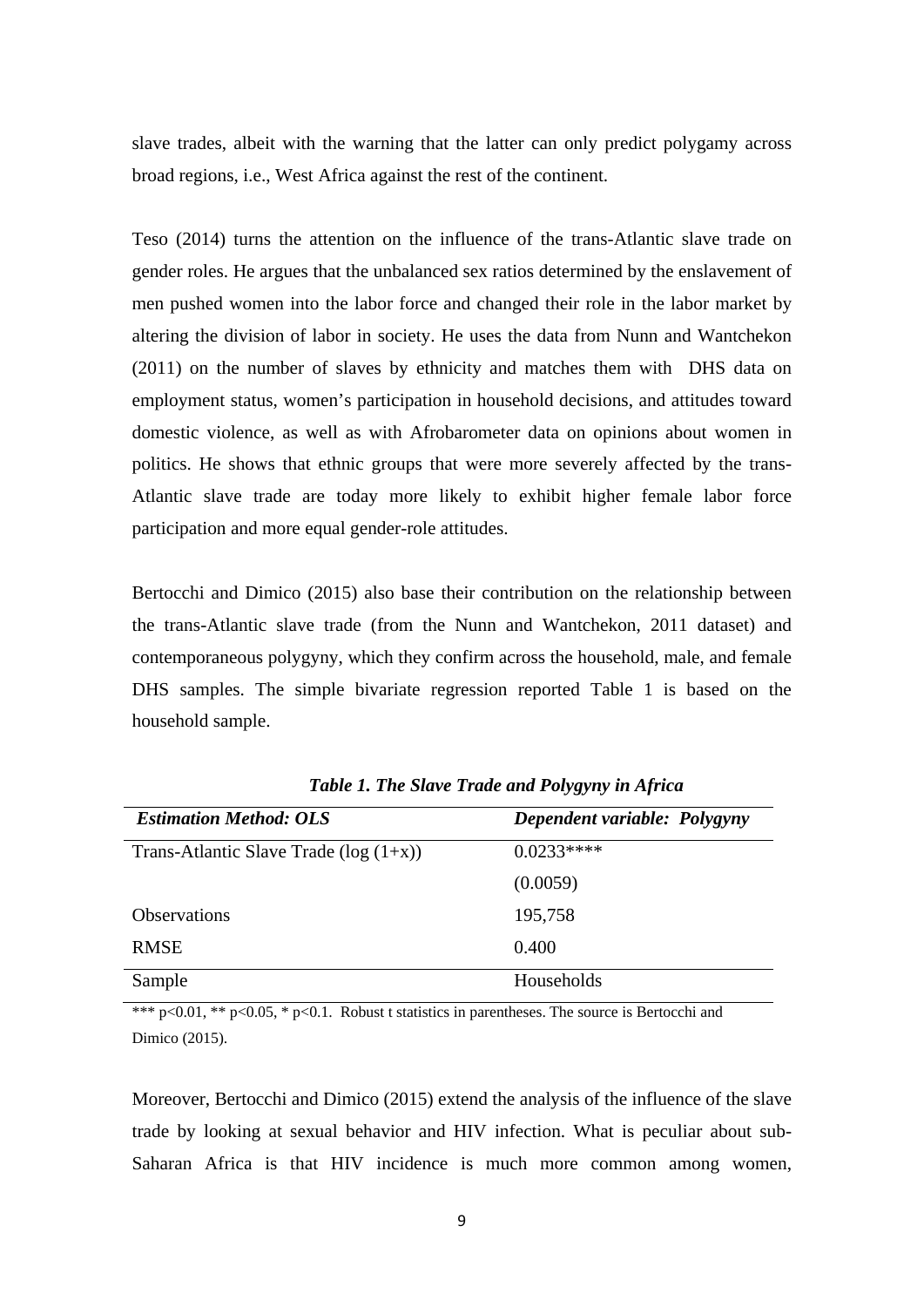particularly younger ones. Violence against women, poor health services, lack of education, and unsafe sexual behavior are commonly suggested in order to explain these facts. The authors start by showing that, throughout sub-Saharan Africa, the slave trades are associated with a negative demographic shock. Next they show that polygyny is strongly associated with higher HIV infection rates. To establish the causal nexus running from polygyny to HIV infection, they use the demographic shock following the slave trade as an instrument for polygyny. They also investigate the underlying transmission channel, by arguing that polygyny is associated with unsatisfying marital relationships, particularly for the women involved. As a consequence, women tend to be more prone to extramarital partnerships. Since promiscuous sexual habits represent one of the main channels of transmission of HIV, there should then be an association between the prevalence of polygyny and the risk of infection. This effect is reinforced by co-wives cohabitation, since the presence of several women sharing the same roof with a single husband exerts a multiplying influence on exposure. The above hypothesis is tested using DHS indicators of sexual behavior. Sexual activity, measured as the likelihood that an individual had sexual activity within the last four weeks, is confirmed as being positively associated with infection rates. Female infidelity, measured with the number of extramarital partners within the last twelve months, is also strongly connected with HIV. To establish causality, the authors again rely on the link between the demographic shock that followed the slave trade and sexual behavior, thus uncovering a sort of primordial risk factor for HIV which finds its roots in the slave trade epoch.

#### 3. The consequences of the slave trade outside Africa

This section is devoted to the influence of African slavery outside of Africa, with a focus on the trans-Atlantic experience and thus on New World economies. The impact of the influx of slaves from Africa on the countries in the Americas has been emphasized in seminal work by Engerman and Sokoloff (1997), who argue that differences in factor endowments implied differences in the reliance on slave labor, with dramatic consequences for the degree of inequality. Extreme historical inequalities – in wealth, human capital, and political power – then exerted a permanent influence on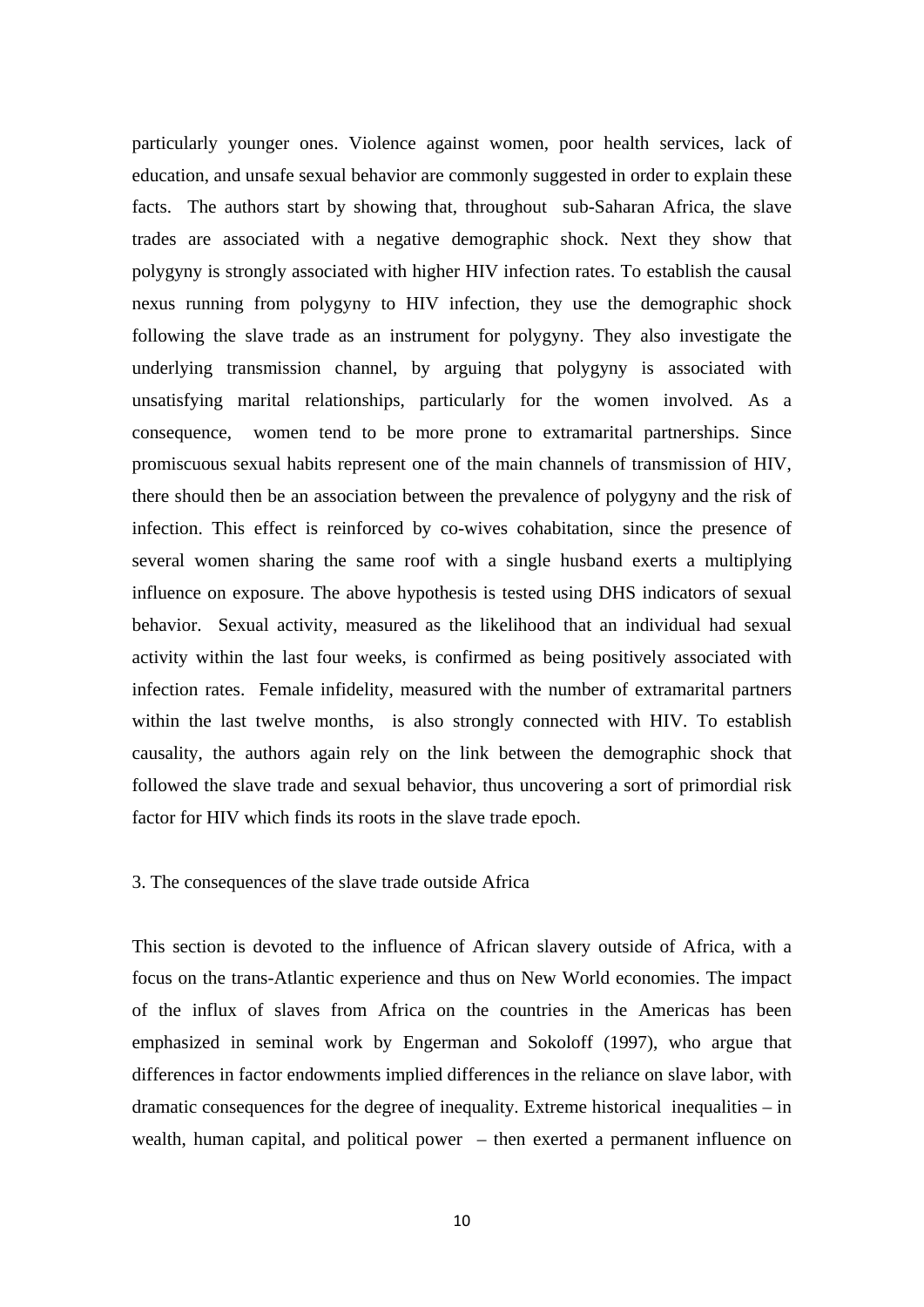economic development since they favored the endogenous formation of institutional structures that, rather than promoting growth, maintained the privileges of the elites against the interests of the masses. Nunn (2008b) tests the Engerman-Sokoloff hypothesis in two settings: across 29 former New World countries and across United States counties and states. In both settings, he finds a negative impact of past slavery on current development (even though this impact is not driven by plantation slavery). He also investigates whether inequality is the channel through which slavery adversely affects current performances, but he finds no support for this mechanism. Over a worldwide sample of 46 countries including also North-African and Southern-European recipients of African slaves, Soares et al. (2012) find a significant correlation between past slavery and current levels of inequality. The economics of labor coercion from the perspective of productive efficiency is modeled by Lagerlöf (2009) and Acemoglu and Wolitzky (2011). A part for the exceptions just mentioned, most of the research on the long-term effects of African slavery has focused on single countries. In the first subsection below, I report evidence on Latin America and the Caribbean, while the subsequent sub-section covers the United States.

#### 3.1. Latin America and the Caribbean

The Eastern coast of Latin America and the Caribbean by far received the largest share of African slaves, albeit with marked cross-country heterogeneities. The highest number of slaves was transported to Brazil and the Caribbean (particularly Haiti and Jamaica), while other countries, such as Bolivia, hardly received any. Throughout the centuries that witnessed the trans-Atlantic slave trade, Brazil and the Caribbean absorbed 43 and 44 percent, respectively, of the total volume, against only 7 for Spanish South America. Since this area is currently characterized by deep inequalities, past slavery is a candidate explanation that deserves close attention.

Drawing on Bertocchi (2015), I will start with Brazil, which was the destination of almost half of the African slaves shipped across the Atlantic, ten times the number of those sent to today's United States. Brazil was also the last country in the Americas to abolish slavery in 1888. On the other hand, for centuries Brazil witnessed the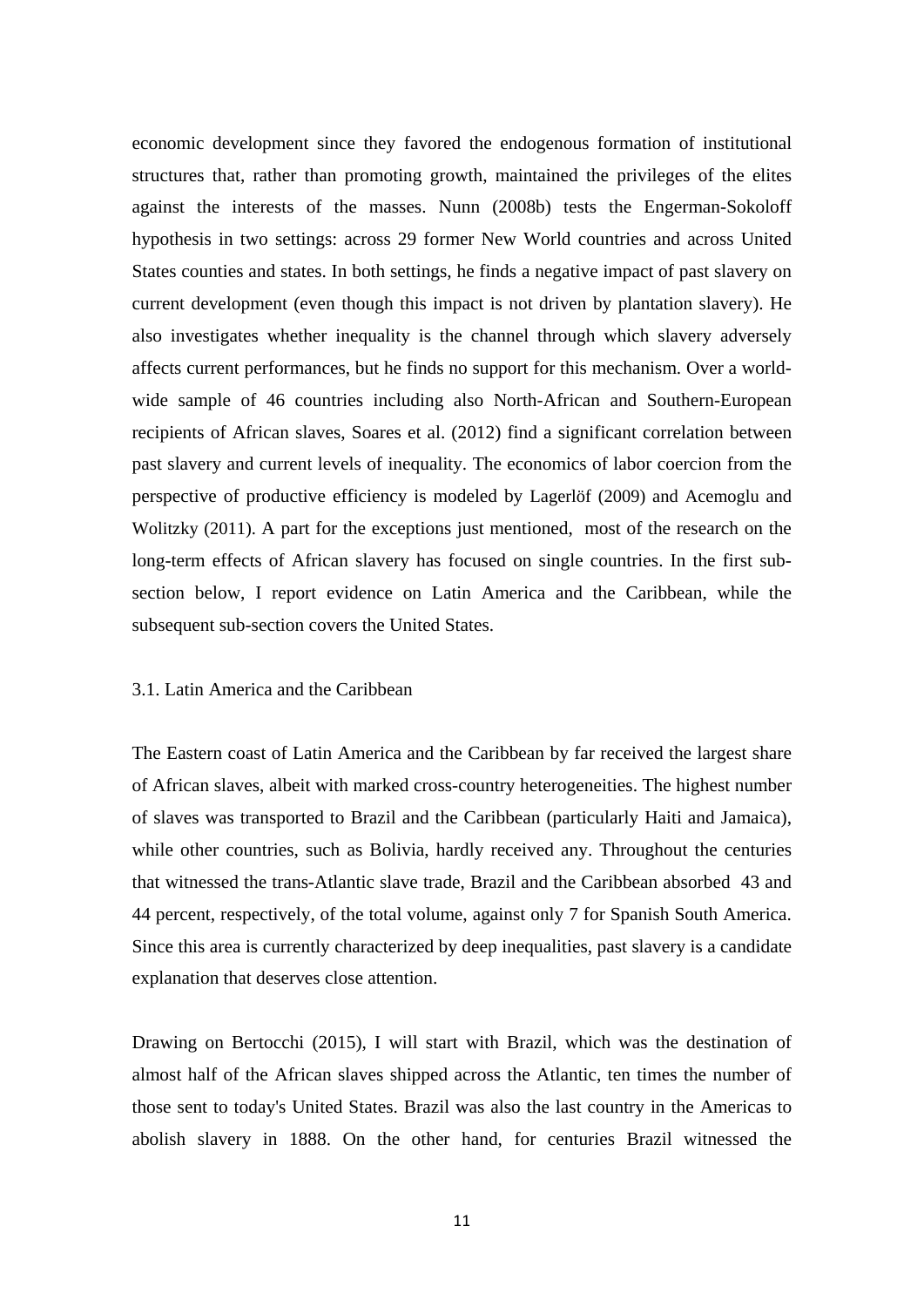coexistence of free and enslaved blacks: at the end of the eighteenth century 25 percent of the blacks were already free. At the same time, the local elites encouraged the formation of a sort of class division among blacks, used as a means to divide and control a huge and thus potentially dangerous black population, which represented 50 percent of the total in 1822. However, because of high mortality and low fertility, the slave population declined very quickly after the end of the trades in the central years of the nineteenth century, while at the same time the flow of European immigrants was fast growing. As a result, by the time slavery was abolished in 1888, slaves were only 5 percent of the Brazilian population. Together with the custom of inter-racial marriage, these demographic dynamics can explain why in this country slavery never produced the forms of segregation observed, for instance, in the United States. The empirical evidence on Brazil brings mixed results. Within a county-level analysis of the state of São Paulo, the largest in the country, Summerhill (2010) finds that the intensity of slavery has a negligible effect on income in 2000. Moreover, a measure of agricultural inequality for 1905 exerts no negative influence on long-term development. He therefore concludes that neither slavery nor historical inequality have a discernable economic effect in the long run. However, a negative influence of past slavery emerges in other studies that concentrate on human capital formation. Across Brazilian federal units, Wegenast (2010) uncovers a negative correlation between past land inequality, which was strongly correlated with the presence of crops suitable for the use of slave labor and thus with slavery, and quantitative and qualitative measures of contemporary education, such as secondary school attendance in 2000 and school quality in 2005. In the latifundia system based on slave labor, landlords historically had no incentive to develop mass educational institutions, and this attitude persisted even after abolition in 1888, with consequences still visible today. Similarly, Musacchio et al. (2014) show that over the 1889-1930 period Brazilian states with a lower intensity of slavery were able to exploit positive trade shocks and invest the resulting export tax revenues in elementary education expenditures. The opposite occurs in states with more slaves. The effects persist on the contemporary distribution of human capital.

For the case of Colombia, Acemoglu et al. (2012) investigate the impact of slavery on long-run development by exploiting the variation in the presence of gold mines in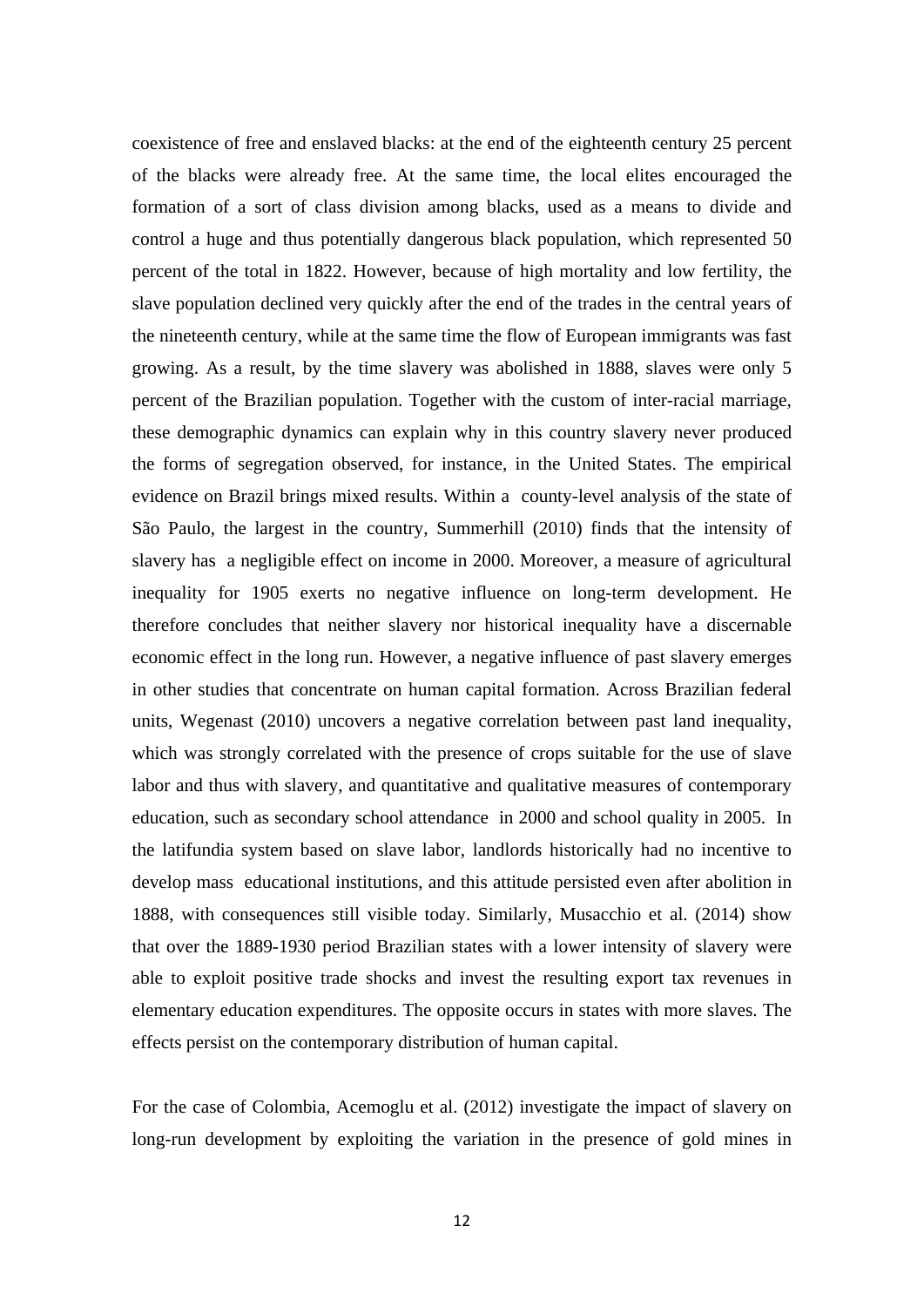different municipalities, since gold mining was strongly associated with demand for slave labor. The empirical findings show that the historical presence of slavery is associated with higher poverty, land inequality, and black population shares, and with lower school enrollment and vaccination coverage. For Puerto Rico, Bobonis and Morrow (2014) report evidence on the impact of the libreta system, a local form of labor coercion introduced in 1849 after an agreement between Spain and Britain to enforce the abolition of the slave trade. The libreta de facto replaced slavery, and remained in place until 1874. By exploiting variation in the suitability of coffee cultivation and changes in world coffee prices, they estimate the response of schooling to coffee price changes across municipalities. They find that coercion depresses the effective wages of unskilled labor, inducing more schooling than in the case without coercion. In other words, the abolition of forced labor reduced the incentive to accumulate human capital, consistently with the fact that abolition increased the relative wages of unskilled laborers. Incidentally, parallel evidence of the effect of the enslavement of the American indigenous population is provided by Dell (2010), who examines a region within modern-day Peru that experienced another form of labor coercion, the mining mita. The effects of the mita are detrimental for current household consumption and children's growth, while its influence on education has faded over time.

In summary, the available evidence points to heterogeneous effects of slavery on longterm development. These mixed results may be due to the confounding influence of other interacting factors common to the South-Central America experience, such as the generally slow expansion of mass education – irrespectively of race – on the one hand (see Mariscal and Sokoloff, 2000) and a culture of assimilation favoring integration and racial mixing on the other.

#### 3.2. The United States

Slavery was introduced in the territories that today represent the United States in the sixteenth century, much later than in Spanish South America and Brazil. The scope was to replace European and African indentured servants as the main source of plantation labor, at the time mostly employed for the cultivation of rice and tobacco. Between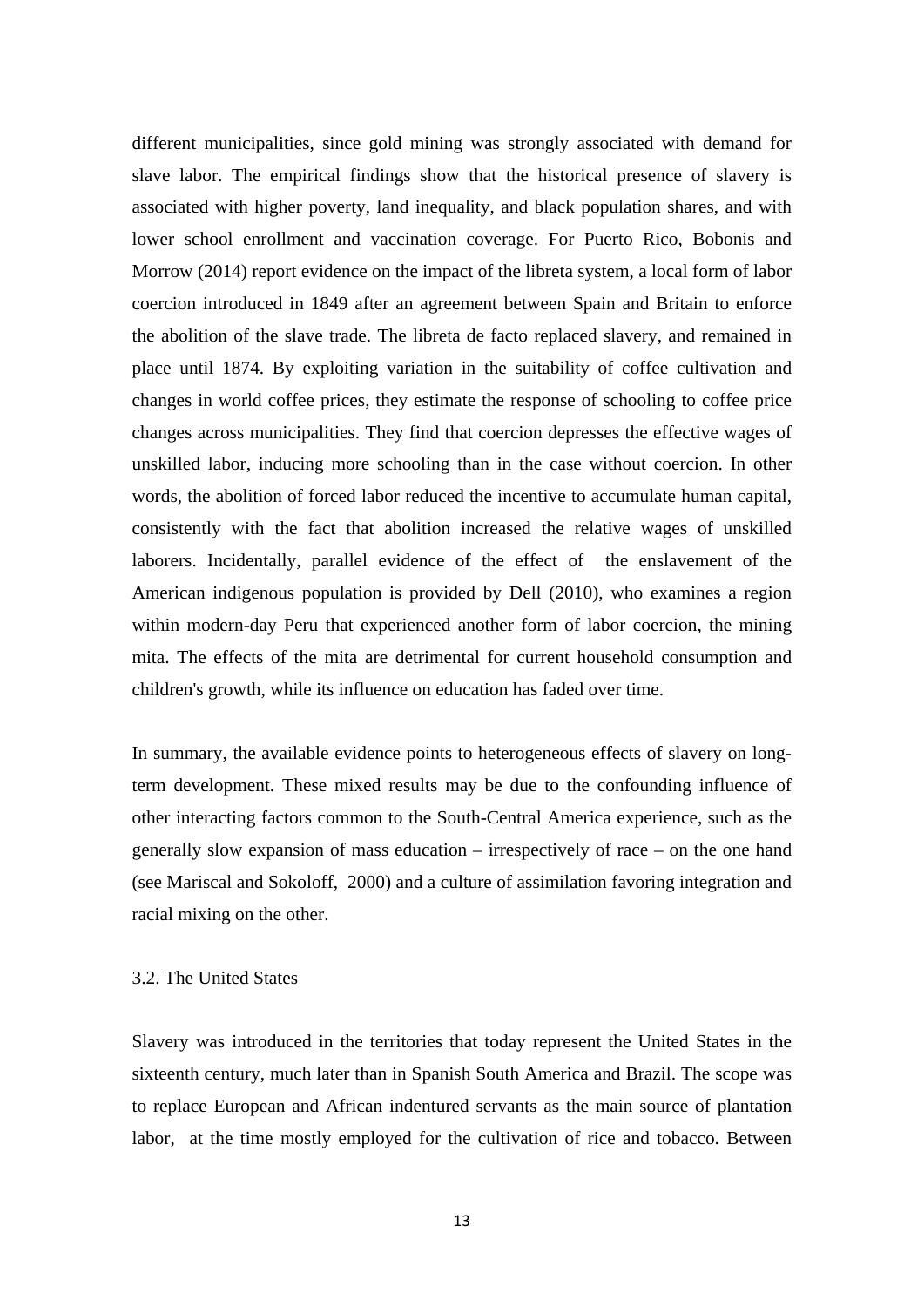1675 and 1695 the import expanded rapidly. By the 1720s Virginia and Maryland had been transformed into slave societies. Overall, the inflow to the United States, throughout the next centuries, amounted to an estimated 645,000 slaves, brought in mostly from Africa. The slaves were initially disembarked along the Atlantic coast and forcibly settled in the coastal Southern colonies. Even though the United States absorbed only 4 percent of the entire volume of the trans-Atlantic trade, the local reproduction rate was much higher than elsewhere so that the slave population, unlike in the rest of the Americas, expanded. By the 1730s births to slave women outnumbered import, with an increase of the African population at an annual rate of 3 percent. As a result, at the start of the American Revolution the region was no longer an immigrant society. Later on, between the Revolution and the Civil War, that is in the 1789-1860 period, most of them were relocated in the inland regions where the plantation economy was quickly expanding following the booming international demand for cotton. This Second Middle Passage ended only with the Confederate defeat in the Civil War. Despite the fact that the Revolution broke the coincidence between blackness and slavery, between 1800 and 1860 the slave population increased from 1 to 4 million, so that by the 1860 census the United States had a slave population of about 13 percent of the total, distributed within 15 slave states, mostly belonging to the South. The American Civil War led to the abolition of slavery in 1865. The Reconstruction period, running from 1865 to 1877, witnessed a transformation of Southern society and the enactment of legislation favoring the rights of former slaves, but with the subsequent Restoration epoch white elites fully regained control and restrictive Black Codes and disfranchisement provisions were introduced. The next massive movement of the African American population occurred between 1916 and 1930, with the so-called Great Migration from the rural South to the urban North, pulled by new job opportunities in the Northern cities and pushed by the crisis of the cotton economy caused by the boll weevil beetle infestation and also by the social and political conditions of blacks in the South. Black emigration from the South slowed down after 1930 but picked up again after World War Two. It continued at differentiated speeds until the 1970s, reaching a total volume of 6 million, with a partial reversal after that.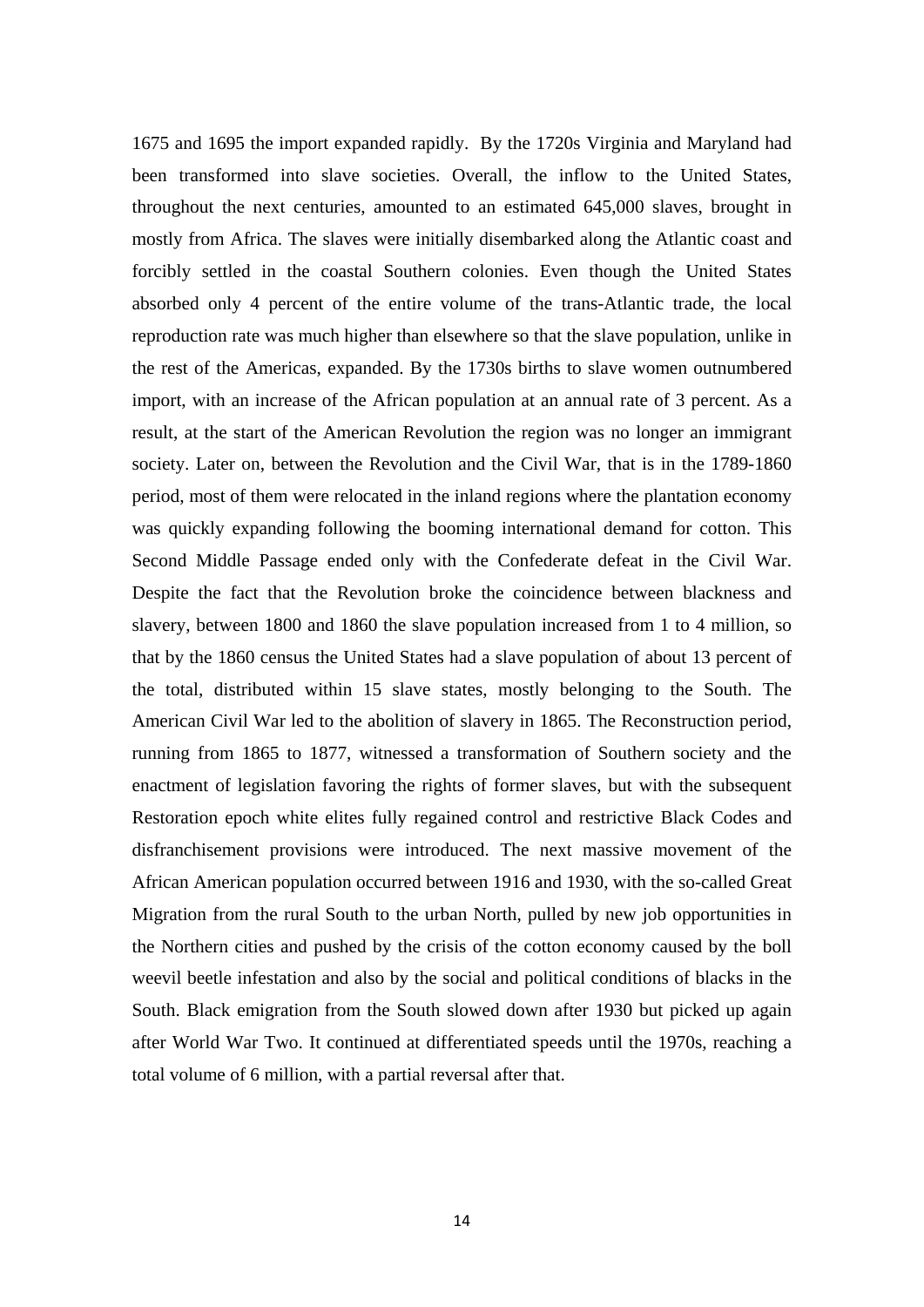Early contributions on the economic impact of slavery in the United States include the influential although controversial book by economic historians Fogel and Engerman (1974), where they argue that slavery in the antebellum South was an efficient production arrangement. Contrasting views were expressed among others by David and Stampp (1976) and Ransom and Sutch (2001). The more recent literature I focus on has investigated the long-term consequences on development. Across states over the 1880- 1980 period, Mitchener and McLean (2003) find a negative and persistent effect on productivity levels. Lagerlöf (2005) explores the link between geography and slavery and also uncovers a negative relationship between slavery and current income. Both across states and counties, Nunn (2008b) reports a negative effect of slavery on per capita income in 2000.

Bertocchi and Dimico (2010) start by re-examining the cross-county effect of slavery, measured as the share of slaves to the total population in 1860, on per capita income in 2000. After entering geographical controls meant to capture structural differences among different regions of the United States (i.e., dummies for counties within former slave states and for counties within North-Eastern and South- Atlantic states), the relationship is no longer significant (Table 2). They check whether the relationship was significant in previous decades, to find that it still was in 1970, but no longer in 1980 and 1990.

| <b>Estimation Method: OLS</b> |           | Dependent Variable: Per Capita Income |           |             |
|-------------------------------|-----------|---------------------------------------|-----------|-------------|
|                               | 2000      | 1990                                  | 1980      | 1970        |
| Slaves/Population 1860        | $-0.0249$ | $-0.0335$                             | $-0.0418$ | $-0.134***$ |
|                               | $(-0.79)$ | $(-1.12)$                             | $(-1.25)$ | $(-4.34)$   |
| <b>Observations</b>           | 1960      | 1960                                  | 1959      | 1959        |
| R-squared                     | 0.21      | 0.27                                  | 0.26      | 0.39        |

*Table 2: Slavery and Income per Capita, United States, 1970 to 2000* 

\*\*\* p<0.01, \*\* p<0.05, \* p<0.1. Robust t statistics in parentheses. Additional controls: Population density in 1860, dummies for North East, South Atlantic, and slave states. Source: Bertocchi and Dimico (2010).

They then turn to the link between slavery and current inequality, employing different measures for year 2000: income inequality and racial inequality (both computed as Gini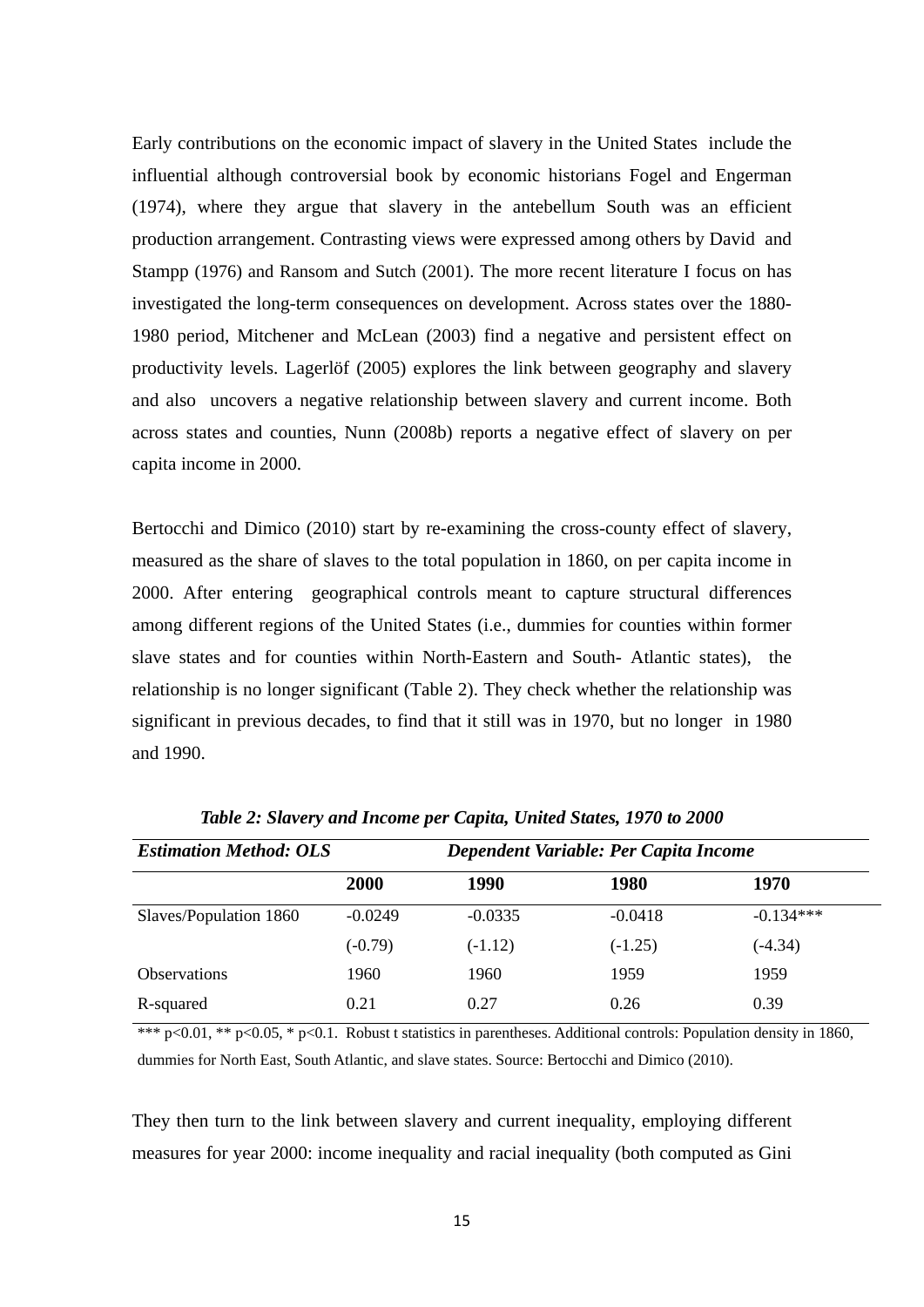indexes) and the fraction of the population below the poverty level (Table 3). Using the same specification as in Table 2, i.e., controlling for structural differences across regions, for all dependent variables slavery always retains a positive and significant coefficient. Thus, there is robust evidence that the distribution of per capita income is more unequal today in counties associated in the past with a larger proportion of slaves in the population, and so is the racial dimension of inequality, while poverty is widespread.

| <b>Estimation Method: OLS</b> | <b>Dependent Variables:</b> |                          |                                 |  |
|-------------------------------|-----------------------------|--------------------------|---------------------------------|--|
|                               | <b>Income Inequality</b>    | <b>Racial Inequality</b> | <b>Population Below Poverty</b> |  |
| Slaves/Population 1860        | $0.0374***$                 | $0.178***$               | $0.0575***$                     |  |
|                               | (7.42)                      | (26.33)                  | (6.40)                          |  |
| <b>Observations</b>           | 1984                        | 1984                     | 1984                            |  |
| R-squared                     | 0.31                        | 0.40                     | 0.32                            |  |

*Table 3: Slavery and Measures of Inequality, United States, 2000* 

\*\*\* p<0.01, \*\* p<0.05, \* p<0.1. Robust t statistics in parentheses. Additional controls: Population density in 1860, dummies for North East, South Atlantic, and slave states. Source: Bertocchi and Dimico (2010).

Furthermore, over a state-level panel dataset of educational attainment across races over the 1940-2000 period, they regress the educational racial gap, at the high-school and bachelor level, on the share of slaves in the population in 1860: the coefficient is significantly positive, which suggests that the impact of slavery may run through the evolution of the educational gap (Table 4). Indeed, after the Civil War and abolition, illiteracy was predominant among blacks, and progress was very slow until the eve of World War Two.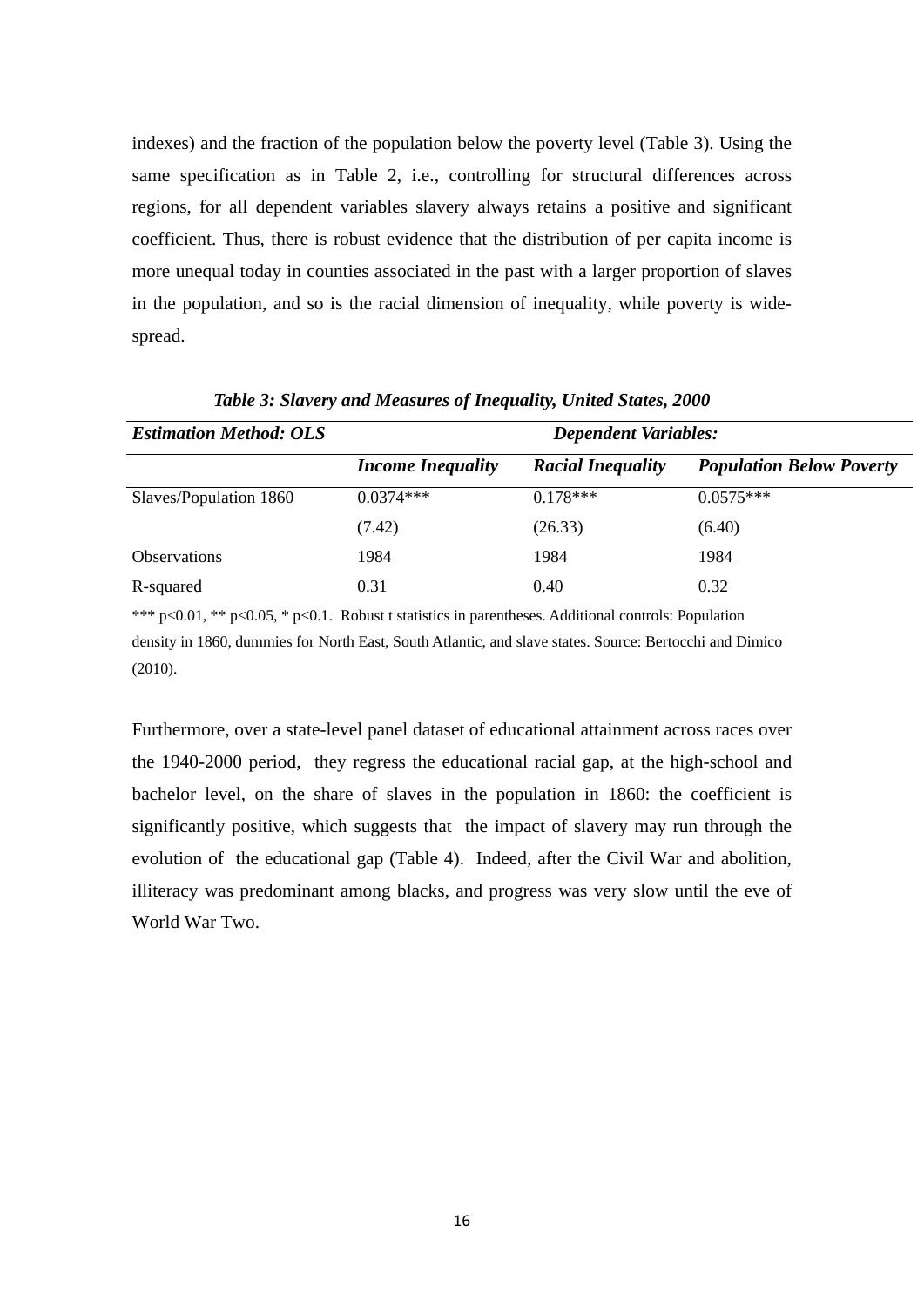| <b>Estimation Method: Pooled OLS</b> | Dependent Variables:   |                     |
|--------------------------------------|------------------------|---------------------|
|                                      | <b>High-School Gap</b> | <b>Bachelor Gap</b> |
| Slaves/Population 1860               | $4.404***$             | $4.105***$          |
|                                      | (5.36)                 | (3.56)              |
| Observations                         | 258                    | 258                 |
| R-squared                            | 0.65                   | 0.43                |

*Table 4: Slavery and the Racial Educational Gap, United States, 1940-2000* 

\*\*\* p<0.01, \*\* p<0.05, \* p<0.1. Robust t statistics in parentheses. Additional controls: Population and dummies for slave states and time. Source: Bertocchi and Dimico (2010).

The hypothesis according to which human capital formation may represent the channel through which the effect of slavery still lingers on in American society echoes of a large literature on race and human capital including Smith (1984), Margo (1990), Sacerdote (2005), and Canaday and Tamura (2009). The same hypothesis is further developed and tested in Bertocchi and Dimico (2014), who employ a Theil decomposition to disentangle the two components of income inequality: inequality across races (racial inequality) and inequality within races (within inequality). The negative and significant influence of slavery is confirmed after controlling for factor endowments and running two-stage least-square regressions. An alternative hypothesis might attribute the effect of slavery on current inequality to racial discrimination. Indeed the bond between slavery and racism, which was absent when slavery existed in the Old World and is much weaker in today's Latin America, is perceived as particularly strong in the United States. To test this additional hypothesis, Bertocchi and Dimico (2014) create a measure of racial discrimination based on returns to skills. They estimate returns to education for blacks and whites and compute the ratio of average returns for blacks to average returns for whites, which turns out to be well below 1, consistently with the presence of discrimination. Using this proxy they do find that racial discrimination contributes to inequality, but to a much lesser degree if compared to the human capital transmission channel. This conclusion is consistent with Fryer (2011), who argues that relative to the twentieth century the relevance of discrimination as an explanation for racial inequalities has declined, since racial differences are greatly reduced when one accounts for educational achievement. Bertocchi and Dimico (2014) conclude with suggestive evidence that the underlying links between past slavery and current inequality run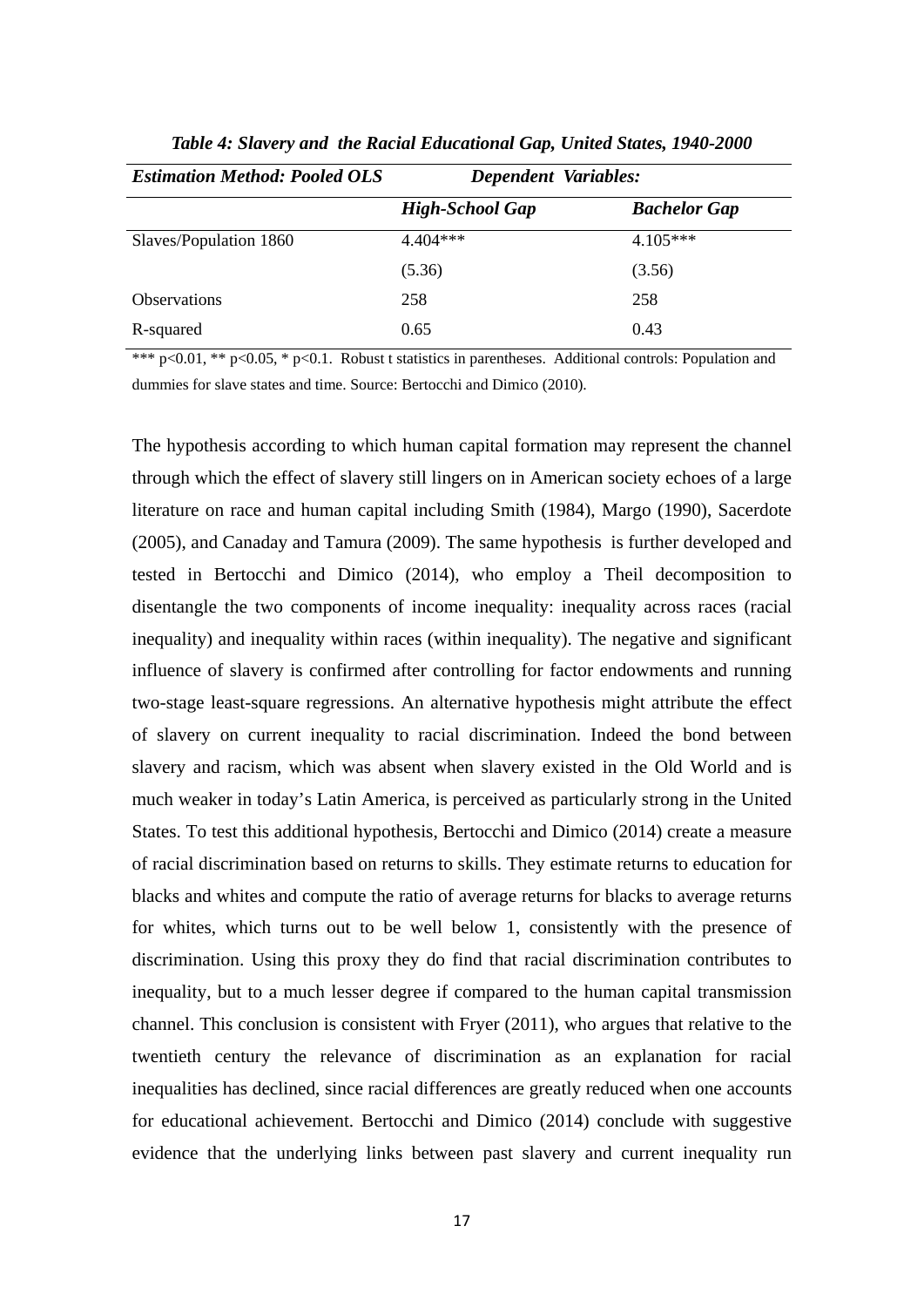through the political exclusion of former slaves and the resulting negative influence on the local provision of education for black children.

A companion investigation by Bertocchi and Dimico (2012a) sheds further light on the evolution of racial educational inequality across states from 1940 to 2000, already illustrated in Table 4. Despite a gradual reduction of the gap over this period, the evidence shows that the racial gap at the high-school and bachelor level is determined by the initial gap in 1940, which is in turn largely explained by past slavery. The correlation between the racial educational gap in 1940 and the share of slaves over population in 1860 is in fact 0.90 and 0.81, at the high-school and bachelor level respectively. Two-stage least-square regressions where slavery is used as an instrument for the initial gap confirm this conclusion. The issue of the excludability of slavery is addressed by instrumenting it with the share of disembarked slaves from the trans-Atlantic slave trade, i.e., accounting for the link between the geographic slave distribution following the Middle Passage and that following the Second Middle Passage. They also find that income growth over the same period is negatively correlated with the initial racial gap in education, which suggests that slavery also exerts an indirect effect on growth through the education channel.

Bertocchi and Dimico (2012b) extend the analysis of the political implications of slavery using a unique dataset on voting registration by race which they assemble for the counties in the state of Mississippi in 1896, in the middle of the Restoration period. They show that the disfranchisement measures introduced with the new 1890 state constitution (i.e., the requirement of a poll tax and a literacy test for voting registration) negatively affect the political participation of blacks, but also that the decline starts even earlier, reflecting a process of institutionalization of de facto disfranchisement and thus supporting the fait accompli hypothesis advanced by Key (1949). Black registration is shown to be more limited in the presence of a larger share of black population, which is in turn highly correlated with a larger share of slaves before abolition. This can be explained by the fact that a majority of black voters represents a more serious threat to white supremacy. The paper also shows that restrictions in black political participation affect educational policies in a persistent fashion, consistently with the previously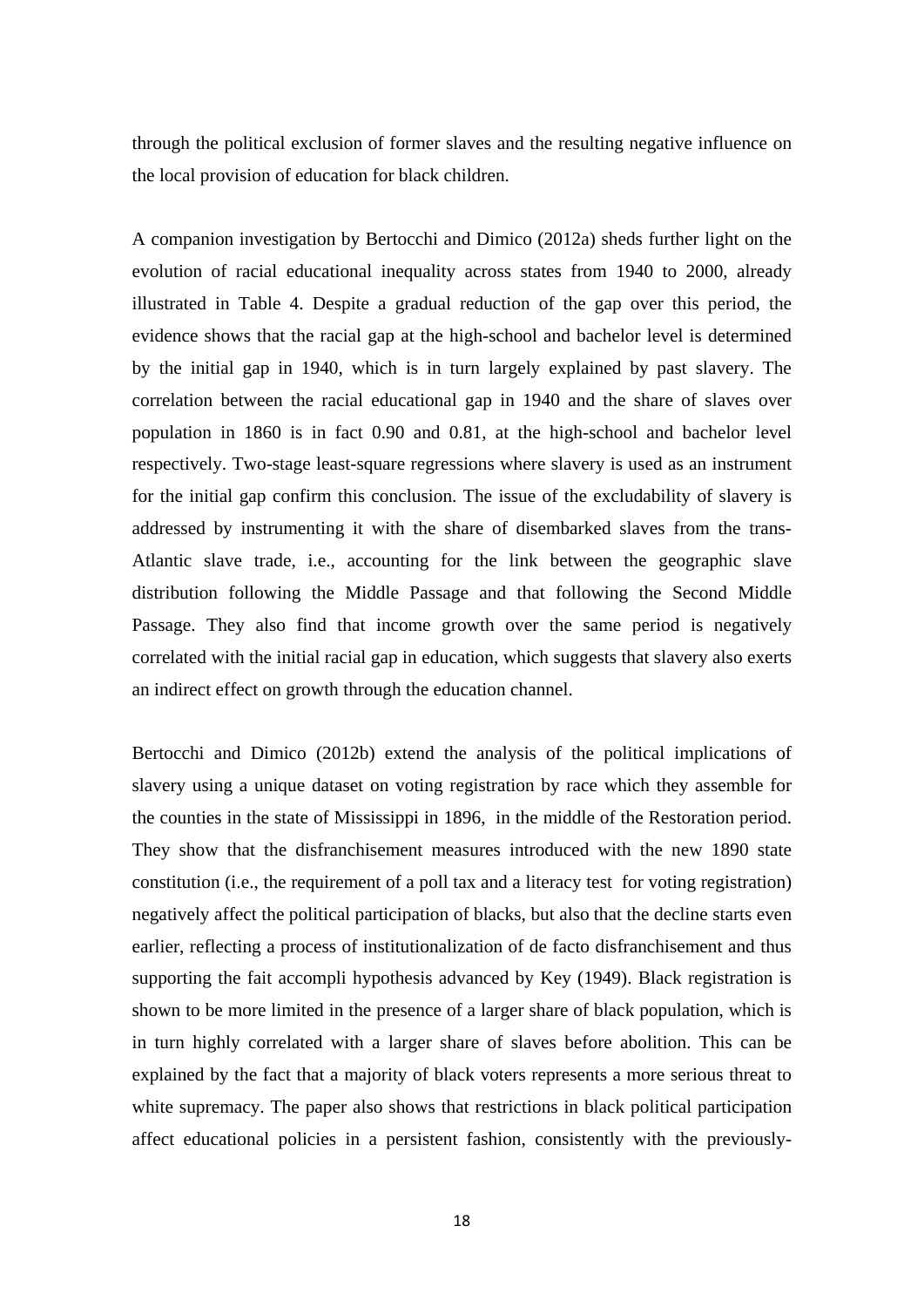mentioned contributions. Naidu (2012) also contains an analysis of the consequences of the disfranchisement measures introduced during the Restoration on political and educational outcomes. Acharya et al. (2013) show that contemporary differences in political attitudes still reflect the intensity of slavery in 1860, with Southern whites more likely to support the Republican party and oppose affirmative action policies in counties more affected by slavery historically. They interpret these results as the longterm consequences of the conservative political attitudes that developed after the Civil War.

Again with special attention to Mississippi data, Chay and Munshi (2013) focus on the subsequent epoch which, between 1916 and 1930, witnessed the Great Migration of one million of former slaves from the South to the North of the United States. They find that blacks coming from counties characterized by labor intensive plantation crops represented a disproportionate share of Northern migrants. They attribute this finding to the development of social network externalities that became instrumental in the mobilization process when large coalition of blacks moved together to Northern cities.

As for the case of Africa, the influence of slavery on gender roles and cultural norms has been investigated also for the case of the United States. Mohinyan (1965) argues that the structure of the black family has been undermined by slavery, with broad consequences on crime and the social condition of blacks. Slavery has also been proposed as an explanation for the racial gap in female labor force participation. Boustan and Collins (2014) show that for over a century, that is from 1870 until at least 1980, black women were more likely than white women to participate in the labor force and to hold jobs in agriculture or manufacturing. They also show that differences in observables cannot fully account for this racial gap, which confirms the intuition in Goldin (1977). Goldin (1977) suggests that female labor force participation reflects a "double legacy" of slavery. A direct effect may have come from the low levels of income and education for blacks, which pushed more black women into the labor market. Moreover, an indirect effect may have come from intergenerational transmission channel: since black women were forced to work intensively under slavery, African Americans developed different cultural norms about women's work,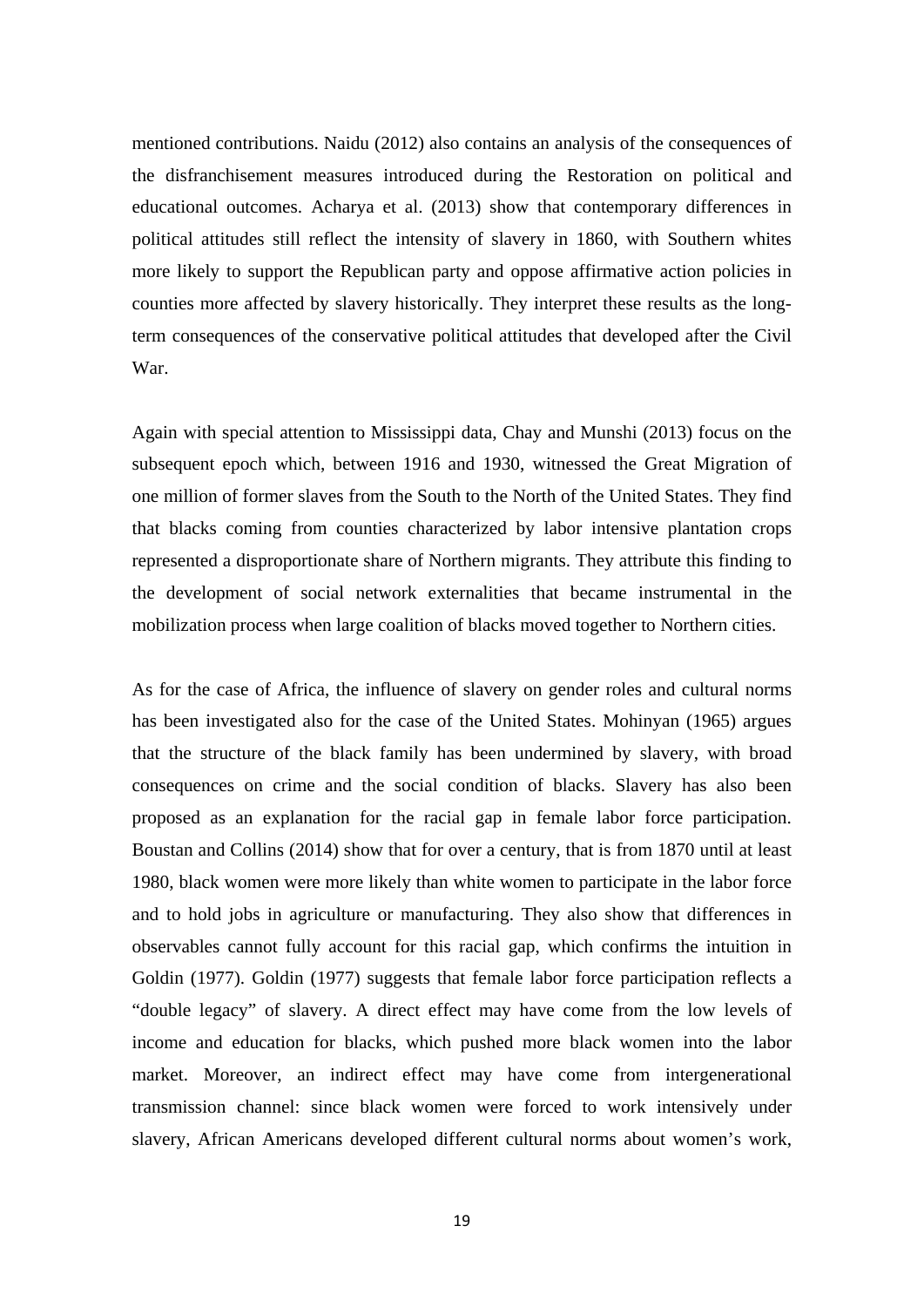with consequent long-term effects. Another cultural implication of slavery is examined by Gouda (2013), who shows that the slave share in 1860 is correlated with contemporary violent crime, suggesting that the culture of violence that developed under slavery still exerts a lasting effect.

Beside education, human capital is also shaped by health conditions. The hypothesis that the racial gap in life expectancy may be linked to the slave trades has been advanced by Cutler et al. (2005), who present evidence suggesting that racial differences in sensitivity to salt, a leading and largely hereditary cause of hypertension, may be due to selection during the Middle Passage. Because of intense water loss, the ability to retain salt and hence water substantially increased the chances of survival, which induced slave traders to select captives on the basis on the basis of the salt on their skin. Bhalotra and Venkataramani (2012) find that the impact on adult education and labor market outcomes of the reduction in pneumonia in infancy – thanks to the introduction of antibiotic therapies in the 1930s – decrease with the intensity of slavery in 1860, which they interpret as a consequence of pre-Civil Rights barriers to realizing returns to human capital investment for blacks born in the South. The genetic resistance to malaria of African slaves has been suggested by Mann (2011) as the reason why slavery developed in the United States, and indeed Esposito (2013) documents a correlation between malaria suitability and the diffusion of slavery as well as slave owners' preferences for slaves more likely to be immune.

To conclude, the evidence for the United States points to a robust influence of past slavery on inequality, while the influence on current income levels is somewhat weaker. The main channel of transmission is to be found in the unequal access to education and the accumulation of human capital for the descendants of slaves. The political mechanism behind the local provision of funding for schools determined an inferior level, both qualitatively and quantitatively, for the education inputs accessible for black children, with lingering consequences to the present day.

Despite the fact that the Civil Rights movement and legislation has removed the most visible vestiges of slavery half a century ago, the debate of the consequences of slavery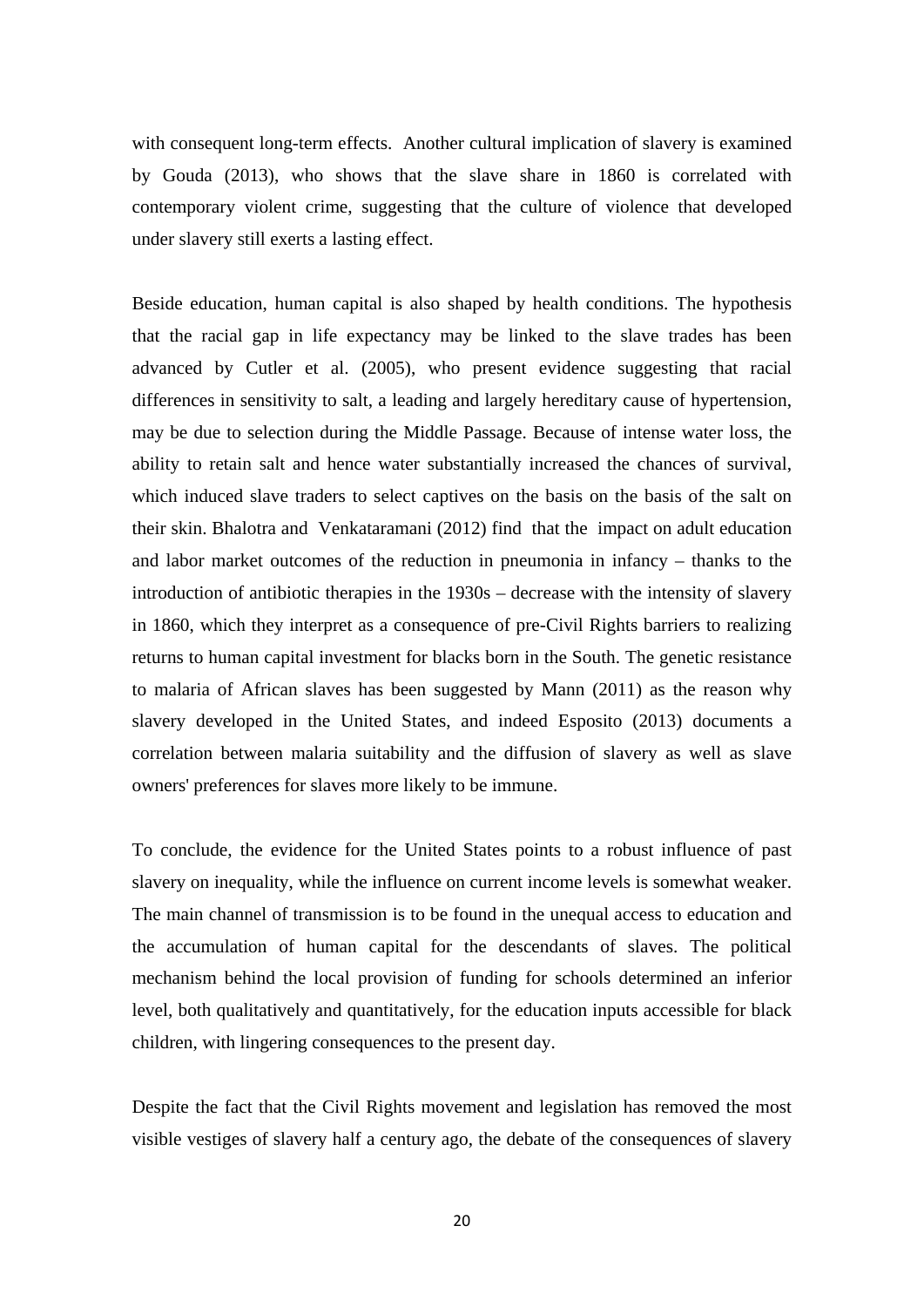in the United States is still open. Simon (1971) influentially contributed to it by proposing a calculation of the black reparations bill, which he then estimated to amount to about \$58 billion, i.e., about 7 percent of annual GDP. The awareness that the lingering influence of the history of blacks in America runs through the human capital channel is witnessed by the declared goals of recent federal education programs, from Bush's No Child Left Behind to Obama's Race to the Top, which have aimed at the removal of the racial and ethnic educational gaps that persistently afflict the American society. At the same time, however, while the search of the determinants of the longterm evolution of income and wealth inequality, propelled by the book by Piketty (2014), has become one of the central issues in the current economic and political debate, the fact that in the United States inequality displays a strong racial component has not been sufficiently emphasized in the recent discussion. Indeed in the analysis of wealth inequality in Piketty (2014) the racial gap is only very briefly mentioned despite the fact that, as reported by The Economist (2015), the median white family in 2013 owned net assets almost thirteen times larger than the median black family. Likewise, Putnam (2015) stresses the widening divide in attitudes toward nurturing children within all racial groups, thus shifting the focus from race to class as a driver of differences in educational achievement. He claims that achievement gaps between rich and poor pupils belonging to the same race are now larger than those between races of the same income level. In other words, according to his analysis the class gap has been growing within each racial group, while the gaps between racial groups have been narrowing. However, his conclusions can be challenged on the ground that they are driven more by the worsening performance of poor whites rather than by the improvement of that of blacks.

#### 4. Conclusion

In his book "It's Getting Better All the Time: 100 Greatest Trends of the Last 100 Years" (published posthumously as Moore and Simon, 2000) Julian L. Simon listed the decline of slavery and serfdom around the world – from 75 percent of the population in 1750 to 10 percent in 2000 (figures are from Engerman, 1996) – as a major achievement of civilization. Nevertheless, the evidence I reported clearly documents the lingering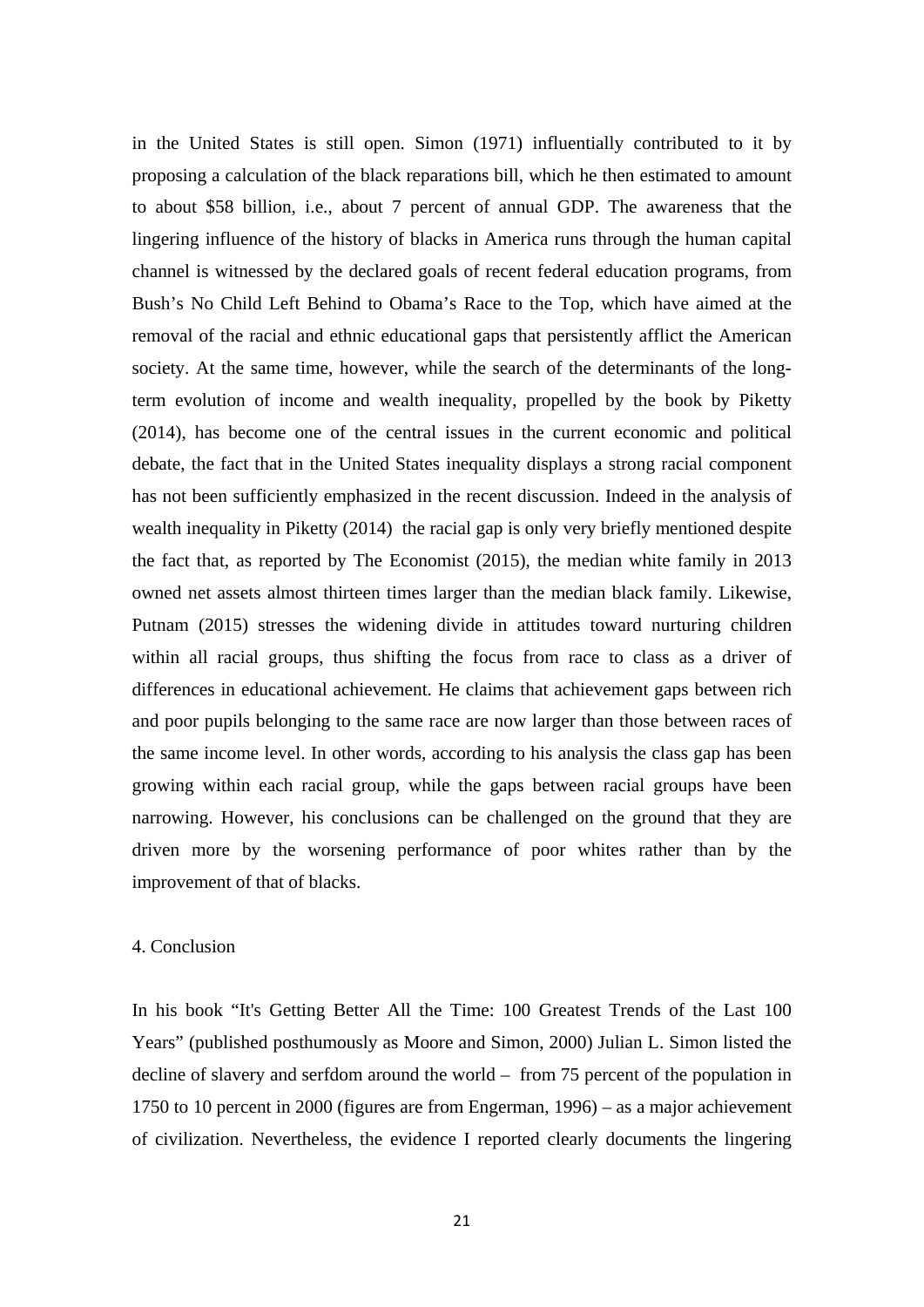influence of past slavery on contemporary outcomes, both for the sending countries in Africa and the receiving countries in the Americas. This influence spreads across the economic, institutional, political, and cultural spheres.

African slavery has represented one of the largest – albeit coerced – migration experiences in history. Some of the contributions described in this paper do consider some aspects of its specific influence on migration. Namely, Bertocchi et al. (2015) focus on the link between slave trades and contemporary attitudes toward citizenship acquisition for migrants across African countries. For the United States, Bertocchi and Dimico (2012a) look at the association between the distribution of the slaves disembarked along the North-Atlantic coast and the intensity of slavery in the in 1860, while Chay and Munshi (2013) focus on the relationship between plantation slavery and the Great Migration. However, a systematic investigation of the potential links between African slavery and contemporary migration flows and policies is still lacking, and therefore represents a promising area for future research.

#### References

Acemoglu, D., García-Jimeno, C. and Robinson J.A., 2012. Finding Eldorado: Slavery and Long-Run Development in Colombia. Journal of Comparative Economics 40, 534- 564.

Acemoglu, D., Johnson, S. and Robinson, J.A., 2001. The Colonial Origins of Comparative Development: An Empirical Investigation. American Economic Review 91, 1369-1401.

Acemoglu, D. and Wolitzky, A., 2011. The Economics of Labor Coercion, Econometrica 79, 555-600.

Acharya, A., Blackwell, M. and Sen, M., 2013. The Political Legacy of American Slavery. Mimeo, University of Rochester.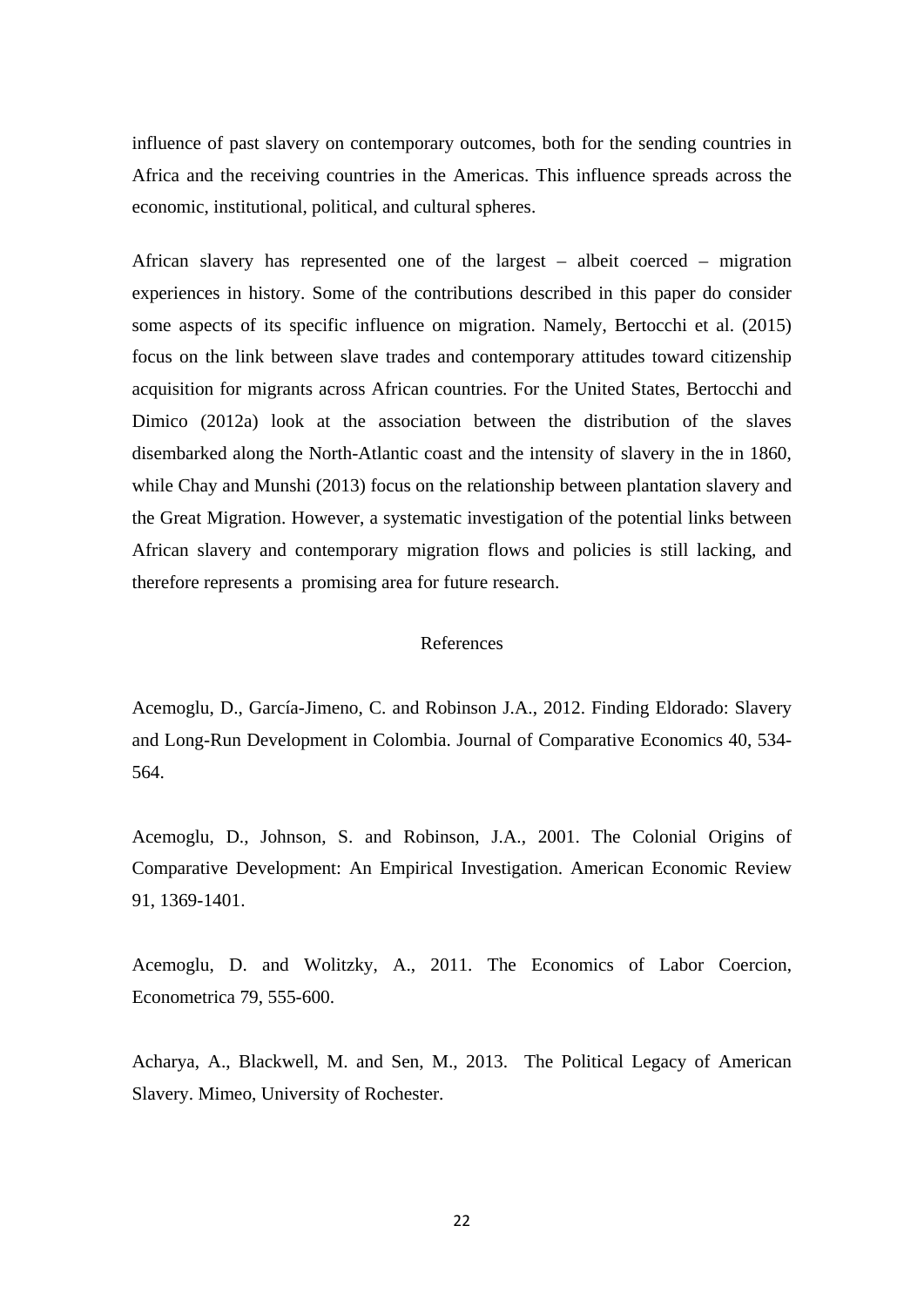Berlin, I., 2010. The Making of African America: The Four Great Migrations. Viking, New York.

Berlin, I., 2003. Generations of Captivity: A History of African American Slaves. Harvard University Press, Cambridge.

Bertocchi, G., 2015. Slavery, Racial Inequality, and Education, IZA World of Labor 122.

Bertocchi, G., 2011. Growth, Colonization, and Institutional Development: In and Out of Africa, in de La Grandville, O. (ed.), Economic Growth and Development, Frontiers of Economics and Globalization, Vol. 11. Emerald, Bingley, 25-41.

Bertocchi, G. and Canova, F., 2002. Did Colonization Matter for Growth? An Empirical Exploration into the Historical Causes of Africa's Underdevelopment. European Economic Review 46, 1851-1871.

Bertocchi, G. and Dimico, A., 2015. The Long-Term Determinants of Female HIV Infection in Africa: The Slave Trade, Polygyny, and Sexual Behavior. Mimeo, University of Modena and Reggio Emilia.

Bertocchi, G. and Dimico, A., 2014. Slavery, Education, and Inequality, European Economic Review 70, 197-209.

Bertocchi, G. and Dimico, A., 2010. Slavery, Education, and Inequality. IZA Discussion Paper No. 5329.

Bertocchi, G. and Dimico, A., 2012a. The Racial Gap in Education and the Legacy of Slavery. Journal of Comparative Economics 40, 581-595.

Bertocchi, G. and Dimico, A., 2012b. De Jure and de Facto Determinants of Power: Evidence from Mississippi, IZA Discussion Paper No. 6741.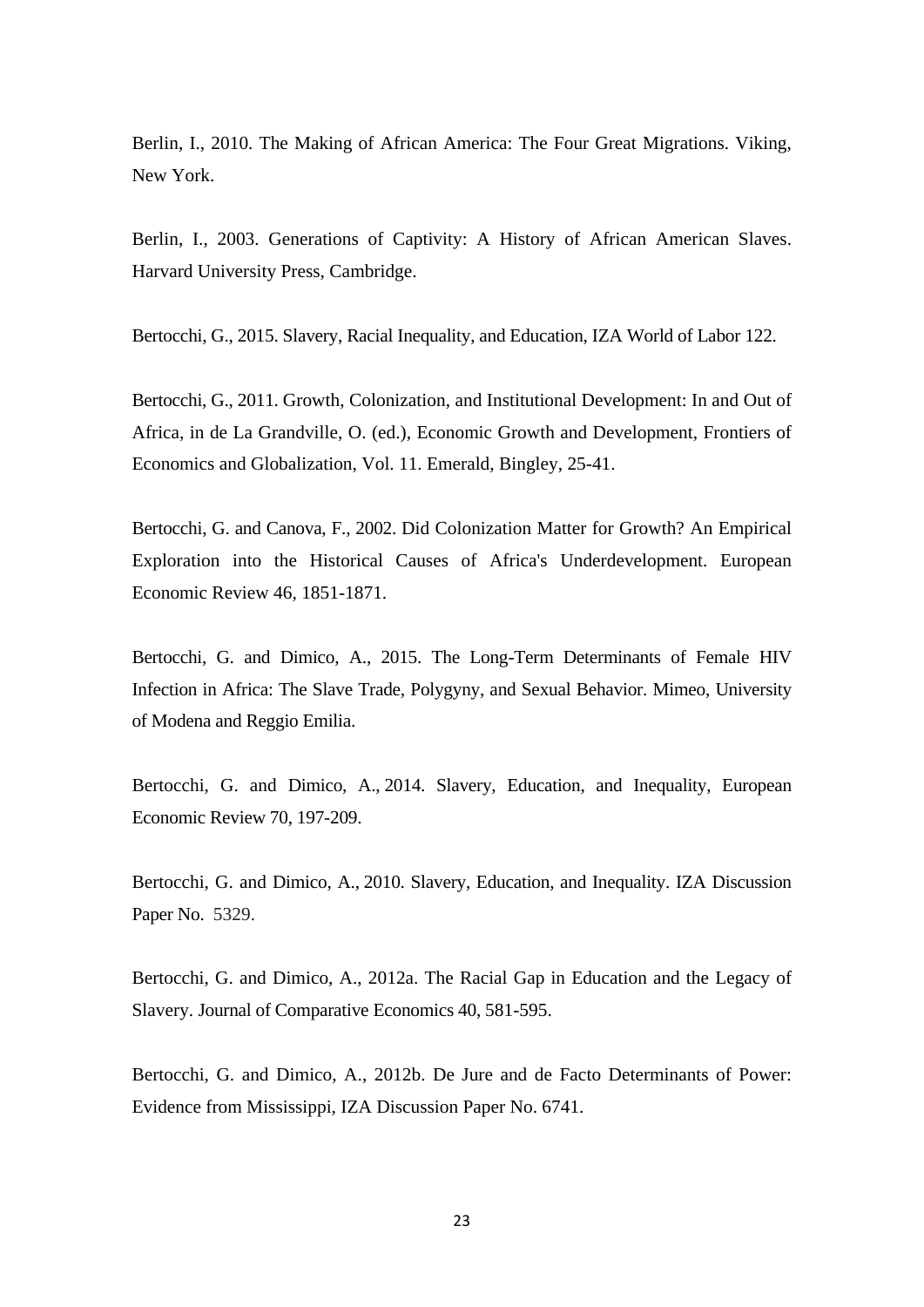Bertocchi, G., Dimico, A. and Tedeschi, G.L., 2015. Trust and Attitudes toward Citizenship in Sub-Saharan Africa. Mimeo, University of Modena and Reggio Emilia.

Bertocchi, G. and Guerzoni, A., 2012. Growth, History or Institutions: What Explains State Fragility in Sub-Saharan Africa? Journal of Peace Research 49, 769-783.

Bertocchi, G. and Guerzoni, A., 2011. The Fragile Definition of State Fragility. Rivista Italiana degli Economisti 16, 339-356.

Bertocchi, G. and Strozzi, C., 2010. The Evolution of Citizenship: Economic and Institutional Determinants, Journal of Law and Economics 53, 95-136.

Bertocchi, G. and Strozzi, C., 2008. International Migration and the Role of Institutions, Public Choice 137, 81-102.

Bhalotra, S. and Venkataramani, A., 2012. Shadows of the Captain of the Men of Death: Early Life Health Interventions, Human Capital Investments, and Institutions. Mimeo, University of Bristol.

Bobonis, G.J. and Morrow, P.M., 2014. Labor Coercion and the Accumulation of Human Capital. Journal of Development Economics 108, 32-53.

Bockstette, V., Chanda, A. and Putterman, L., 2002. States and Markets: The Advantage of an Early Start. Journal of Economic Growth 7, 347-369.

Boserup, E., 1970. Women's Role in Economic Development. George Allen and Unwin, London.

Boustan, L.P. and Collins, W.J., 2014. The Origins and Persistence of Black-White Differences in Women's Labor Force Participation. In Boustan, L.P., Frydman, C. and Margo, R.A. (eds)., Human Capital in History: The American Record. University of Chicago Press, Chicago, 205-241.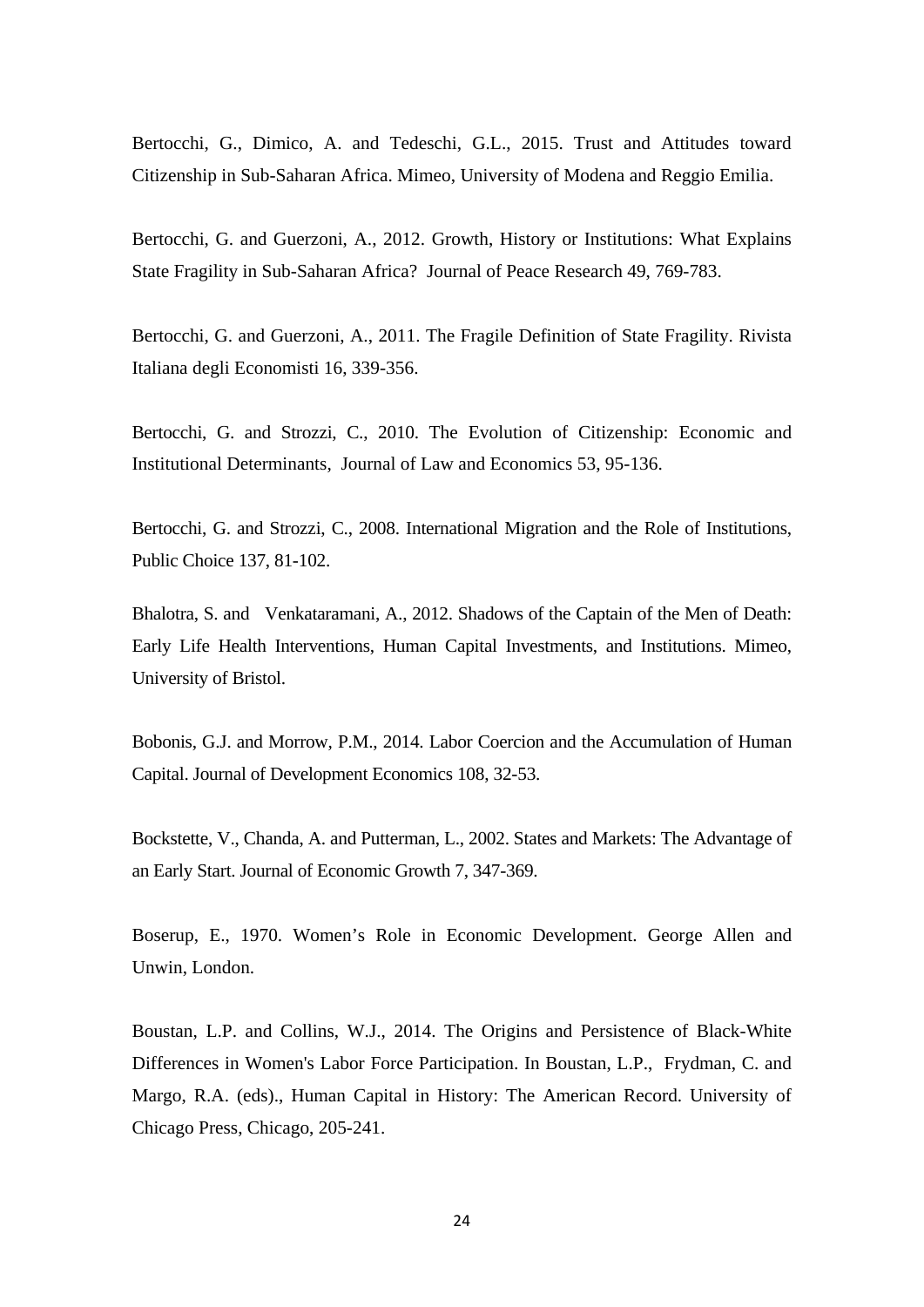Canaday, N. and Tamura, R., 2009. White Discrimination in Provision of Black Education: Plantations and Towns. Journal of Economic Dynamics & Control 33, 1490- 1530.

Chay, K. and Munshi, K., 2013. Black Networks After Emancipation: Evidence from Reconstruction and the Great Migration. Mimeo, University of Cambridge.

Curtin, P.D., 1969. The Atlantic Slave Trade: A Census. University of Wisconsin Press, Madison.

Cutler, D.M., Fryer, R.G., Jr. and Glaeser, E.L., 2005. Racial Differences in Life Expectancy: The Impact of Salt, Slavery, and Selection. Mimeo, Harvard University.

Dalton, J.T. and Leung, T.C., 2014. Why Is Polygyny More Prevalent in Western Africa? An African Slave Trade Perspective. Economic Development and Cultural Change 62, 599-632.

David, P.A. and Stampp, K.M. (eds.), 1976. Reckoning With Slavery: Critical Essays in the Quantitative History of American Negro Slavery. Oxford University Press, New York.

Dell, M., 2010. The Persistent Effects of Peru's Mining Mita. Econometrica 78, 1863- 1903.

Edlund, E. and Ku, H., 2011. The African Slave Trade and the Curious Case of General Polygyny. MPRA Paper No. 52735.

Eltis, D., Behrendt, S.D., Richardson, D. and Klein, H.S., 1999. The Trans-Atlantic Slave Trade: A Database on CD-Rom. Cambridge University Press, New York.

Engerman, S.L., 1996. The Extent of Slavery and Freedom Throughout the Ages, in the World as a Whole and in Major Subareas. In Simon, J.S. (ed.), The State of Humanity. Blackwell, Oxford. 171-177.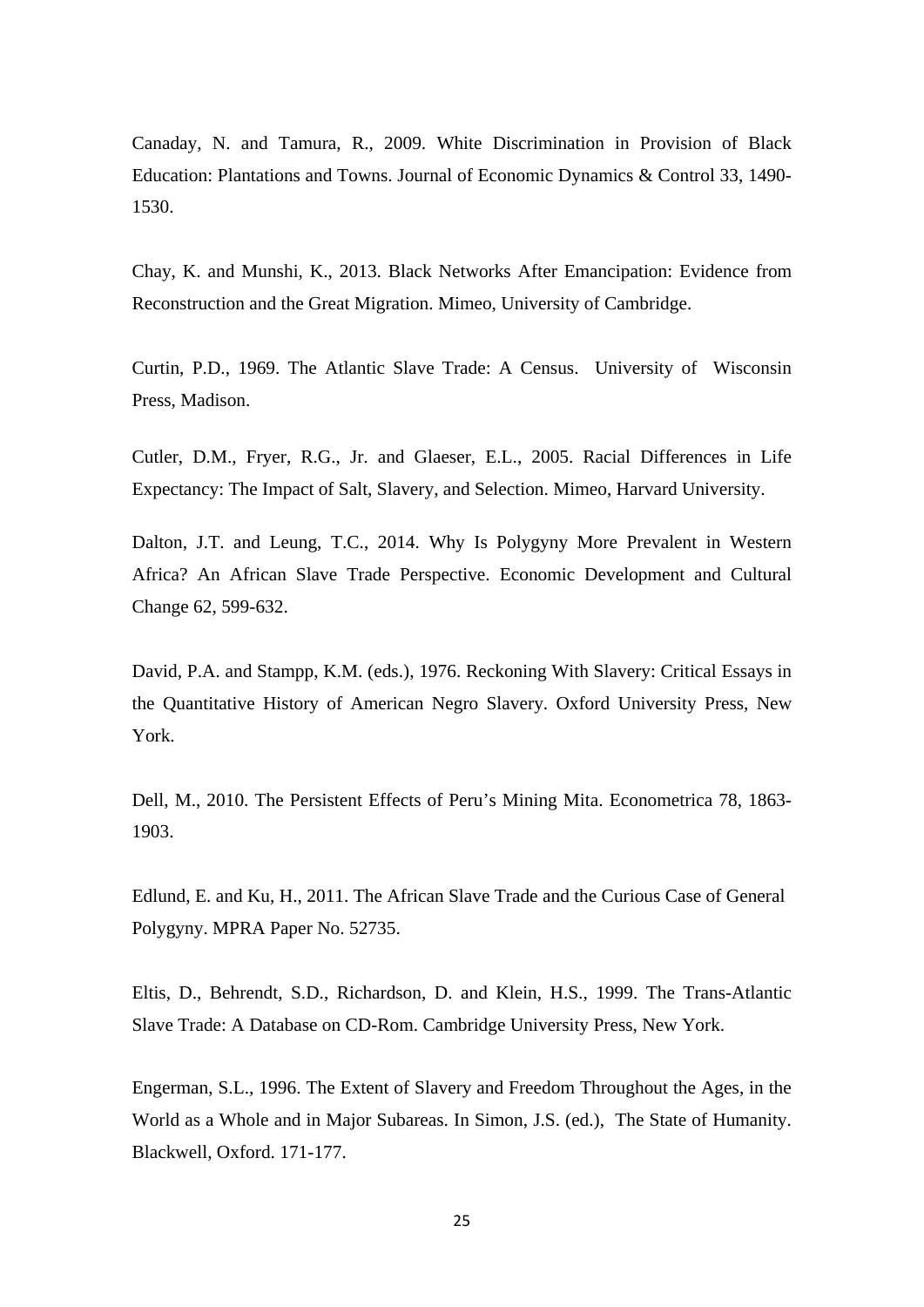Engerman, S.L. and Sokoloff, K.L., 1997. Factor Endowments, Institutions, and Differential Growth Paths among New World Economies: A View from Economic Historians of the United States. In Haber, S. (ed.), How Latin America Fell Behind: Essays on the Economic Histories of Brazil and Mexico, 1800–1914. Stanford University Press, Palo Alto, 260-304.

Esposito, E., 2013. Side Effects of Immunities: The African Slave Trade. Mimeo, University of Bologna.

Herbst, J., 2000. States and Power in Africa. Princeton University Press, Princeton.

Fage, J.D., 1980. Slaves and Society in Western Africa, c. 1445 - c. 1700. Journal of African History 21, 289-310.

Fenske, J., 2013. African Polygamy: Past and Present. Mimeo, University of Oxford.

Fenske, F. and Kala, N., 2015. Climate and the Slave Trade. Journal of Development Economics 112, 19-32.

Fenske, J. and Kala, N., 2014. 1807: Economic Shocks, Conflict and the Slave Trade. CSAE Working Paper No. WPS/2014-02.

Fogel, R.W. and Engerman. S.L., 1974. Time on the Cross: The Economics of American Negro Slavery. W.W. Norton and Co., New York.

Frankema, E. and Jerven, M., 2014. Writing History Backwards or Sideways: Towards a Consensus on African Population, 1850-present. Economic History Review 67, 907- 931.

Fryer, R.G., Jr., 2011. Racial Inequality in the 21st Century: The Declining Significance of Discrimination. In Ashenfelter, O. and Card, D. (eds.), Handbook of Labor Economics, Vol. 4B. North Holland, San Diego, 855-971.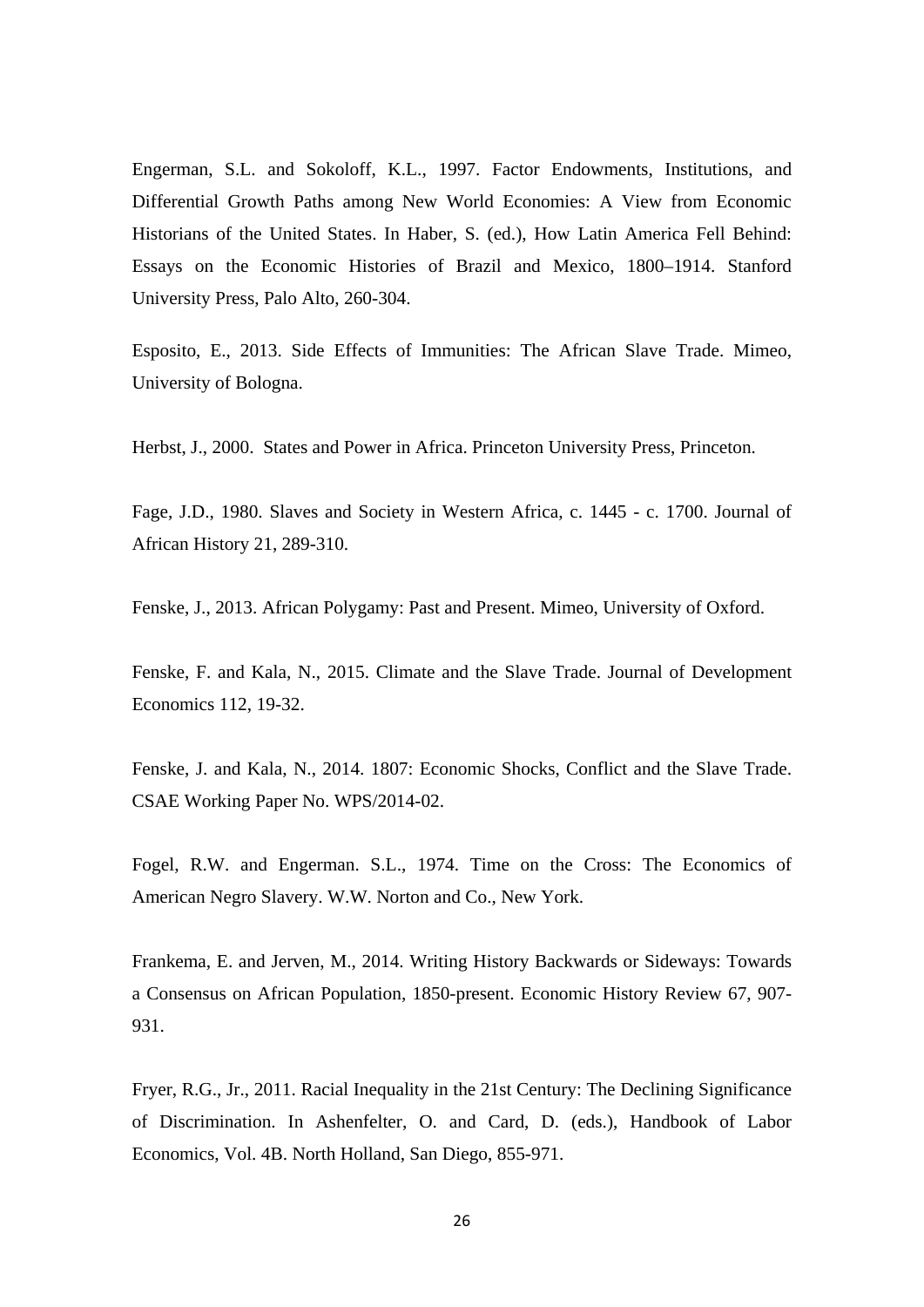Gennaioli, N. and Rainer, I., 2007. The Modern Impact of Precolonial Centralization in Africa. Journal of Economic Growth 12, 185-234.

Goldin, C. 1977. Female Labor Force Participation: The Origin of Black and White Differences, 1870 to 1880. Journal of Economic History 37, 87-108.

Goody, J., 1973. The Character of Kinship*.* Cambridge University Press, Cambridge.

Gouda, M., 2013. The Long-Term Effect of Slavery on Violent Crime: Evidence from US Counties. Mimeo, Philipps-Universität Marburg.

Johnson, M., Lindblad, J.T. and Ross, R., 1990. Anglo-African Trade in the Eighteenth Century: English Statistics on African Trade 1699-1808. Centre for the History of European Expansion, Leiden.

Key, V.O., 1949. Southern Politics in State and Nation. Alfred A. Knopf, New York.

Lagerlöf, N., 2009. Slavery and Other Property Rights. Review of Economic Studies 76, 319-342.

Lagerlöf, N., 2005. Geography, Institutions, and Growth: The United States as a Microcosm. Mimeo, York University.

Mann, C.C., 2011. 1493: How the Ecological Collision of Europe and the Americas Gave Rise to the Modern World. Granta Books, London.

Manning, P., 2010. African Population: Projections, 1850–1960. In Ittmann, K., Cordell, D.D. and Maddox, G.H. (eds.), The Demographics of Empire: The Colonial Order and the Creation of Knowledge. Ohio University Press, Athens, 245-275.

Manning, P., 1990. Slavery and African Life. Cambridge University Press, Cambridge.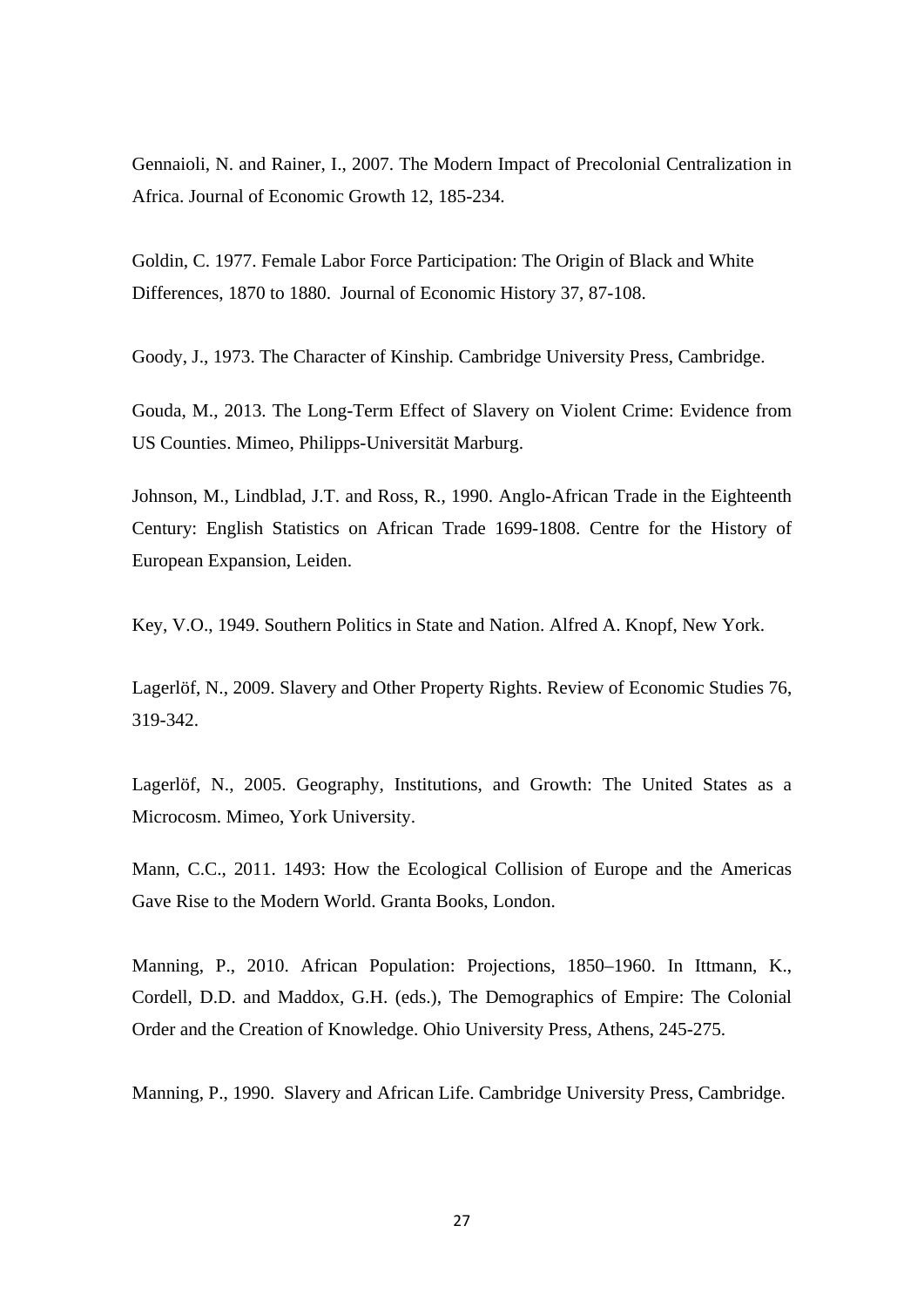Manning, P., 1981. The Enslavement of Africans: A Demographic Model. Canadian Journal of African Studies 15, 499-526.

Mariscal, E. and Sokoloff, K.L., 2000. Schooling, Suffrage, and the Persistence of Inequality in the Americas, 1800–1945. In Haber, S. (ed.), Political Institutions and Economic Growth in Latin America: Essays in Policy, History, and Political Economy. Hoover Institution Press, Stanford, 159-218.

Margo, R.A., 1990. Race and Schooling in the South, 1880–1950: An Economic History. University of Chicago Press, Chicago.

Michalopoulos, S. and Papaioannou, E., 2013. Pre-colonial Ethnic Institutions and Contemporary African Development, Econometrica 81, 113-152.

Mitchener, K. J. and McLean, I. W., 2003. The Productivity of U.S. States Since 1880. Journal of Economic Growth 8, 73-114.

Mohinyan, D.P., 1965. The Negro Family: The Case for National Action. Office of Policy Planning and Research, United States Department of Labor, Washington.

Moore, S. and Simon, J.L., 2000. It's Getting Better All the Time: 100 Greatest Trends of the Last 100 Years. Cato Institute, Washington.

Murdock, G.P., 1967. Ethnographic Atlas. University of Pittsburgh Press, Pittsburgh.

Musacchio, A., Martínez Fritscher, A. and Viarengo, M., 2014. Colonial Institutions, Trade Shocks, and the Diffusion of Elementary Education in Brazil, 1889–1930. Journal of Economic History 74, 730-766.

Naidu, S., 2012. Suffrage, Schooling, and Sorting in the Post Bellum U.S. South. NBER Working Paper No. 18129.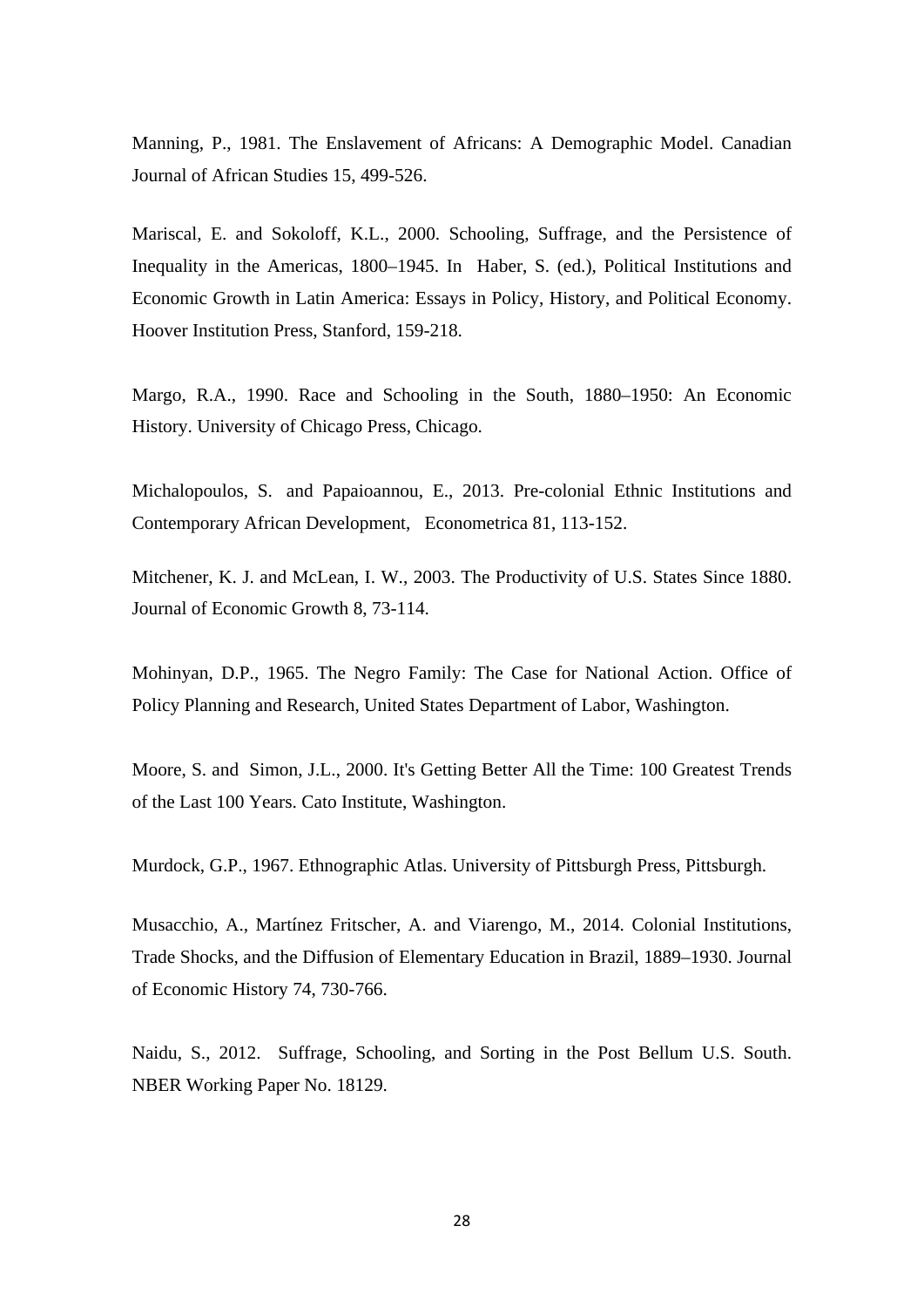Nunn, N., 2008a. The Long-Term Effects of Africa's Slave Trades. Quarterly Journal of Economics 123, 139-176.

Nunn, N., 2008b. Slavery, Inequality, and Economic Development in the Americas: An Examination of the Engerman-Sokoloff Hypothesis. In Helpman, E. (ed.), Institutions and Economic Performance. Harvard University Press, Cambridge, 48-180.

Nunn, N. and Puga, D., 2012. Ruggedness: The Blessing of Bad Geography in Africa. Review of Economics and Statistics 94, 20-36.

Nunn, N. and Wantchekon, L., 2011. The Slave Trade and the Origins of Mistrust in Africa. American Economic Review 101, 3221-3252.

Piketty, T., 2014. Capital in the Twenty-First Century. Harvard University Press, Cambridge.

Putnam, R.D., 2015. Our Kids: The American Dream in Crisis. Simon & Schuster, New York.

Ransom, R.L. and Sutch, R., 2001. One Kind of Freedom: The Economic Consequences of Emancipation, 2nd Edition. Cambridge University Press, New York.

Sacerdote, B., 2005. Slavery and the Intergenerational Transmission of Human Capital. Review of Economics and Statistics 87, 217-234.

Simon, J.L., 1971. The Worth Today of United States Slaves' Imputed Wages. Journal of Economic Issues 5, 110-113.

Smith, J.P., 1984. Race and Human Capital. American Economic Review 74, 685-698.

Soares, R R., Assunção, J.J. and Goulart, T.F., 2012. A Note on Slavery and the Roots of Inequality. Journal of Comparative Economics 40, 565-580.